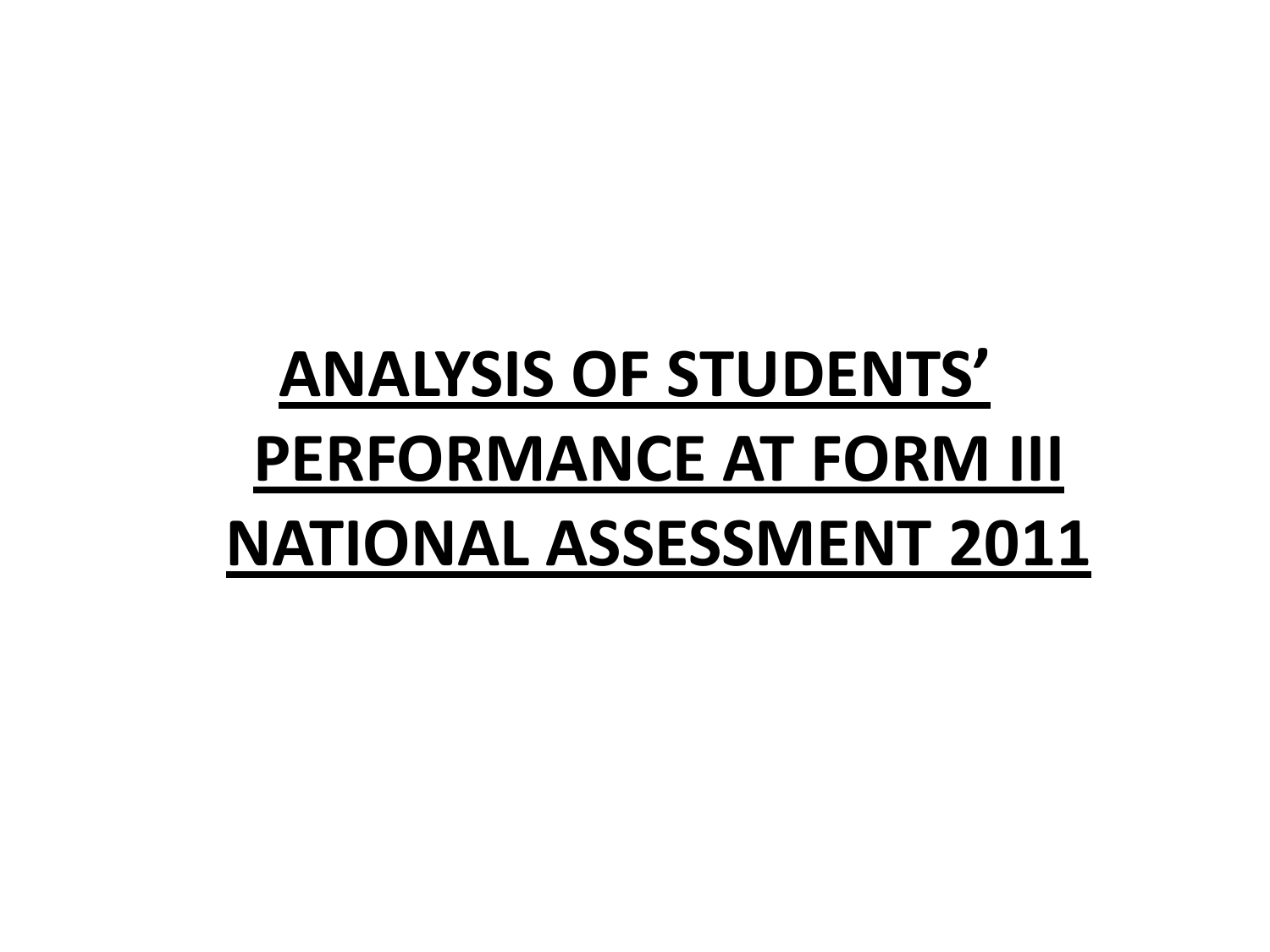# % of schools that submitted data by subject

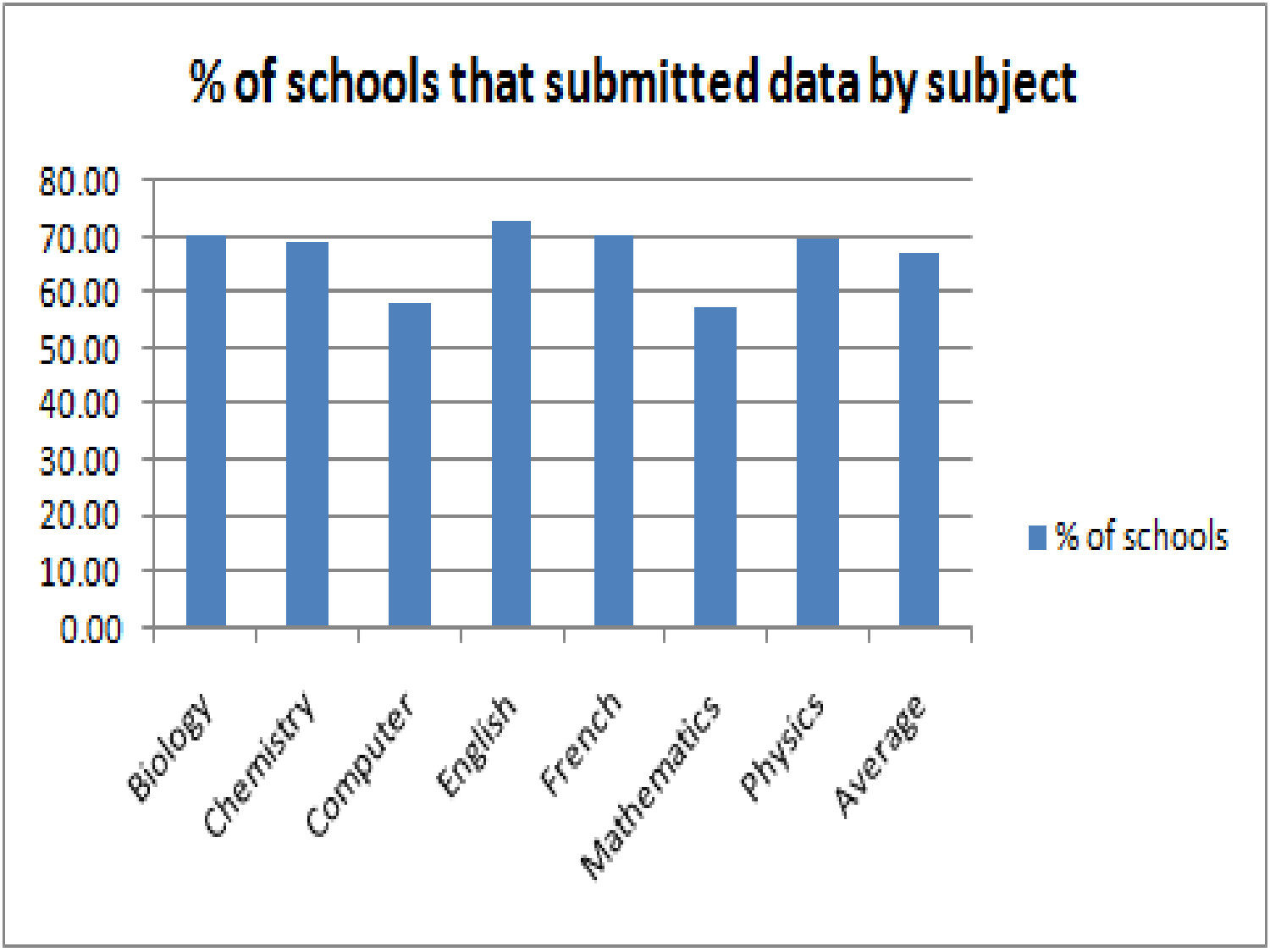# Objectives

- To evaluate the level of competencies acquired by the students
- To identify the academic strengths and weaknesses and take corrective measures where needed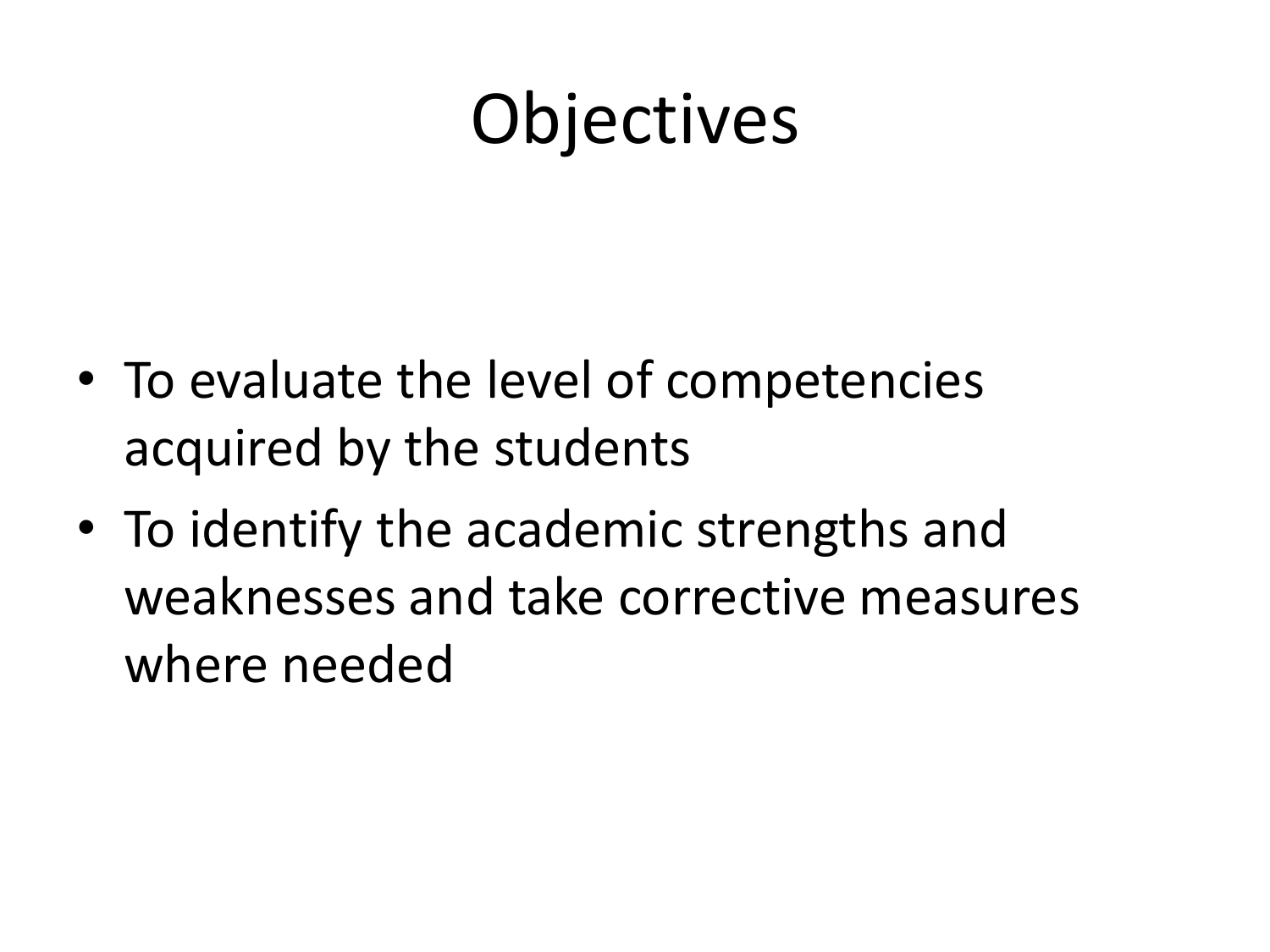#### Competencies in Mathematics

| <b>SN</b>      | <b>Topic</b>              | <b>Competency</b>                                 | Code            |
|----------------|---------------------------|---------------------------------------------------|-----------------|
| 1              | <b>Number</b>             |                                                   |                 |
|                |                           | Use natural Numbers, integers (positive, negative |                 |
|                |                           | and zero), prime numbers, common factors and      |                 |
|                |                           | common multiples, rational and irrational         |                 |
|                |                           | numbers, real numbers                             | C <sub>01</sub> |
|                |                           | Continue given number sequences, recognise        |                 |
|                |                           | patterns within and across different sequences    |                 |
|                |                           | and generalise to simple algebraic statements     | C <sub>02</sub> |
| $\overline{2}$ | <b>Squares, Square</b>    |                                                   |                 |
|                | <b>Roots, Cubes and</b>   | Calculate squares, square roots, cubes and cube   |                 |
|                | <b>Cube Roots</b>         | roots of numbers                                  | C <sub>03</sub> |
|                | <b>Vulgar and Decimal</b> |                                                   |                 |
|                | <b>Fractions and</b>      |                                                   |                 |
| $\overline{3}$ | <b>Percentages</b>        | Use the language and notation of simple vulgar    |                 |
|                |                           | and decimal fractions and percentages in          |                 |
|                |                           | appropriate contexts                              | C <sub>04</sub> |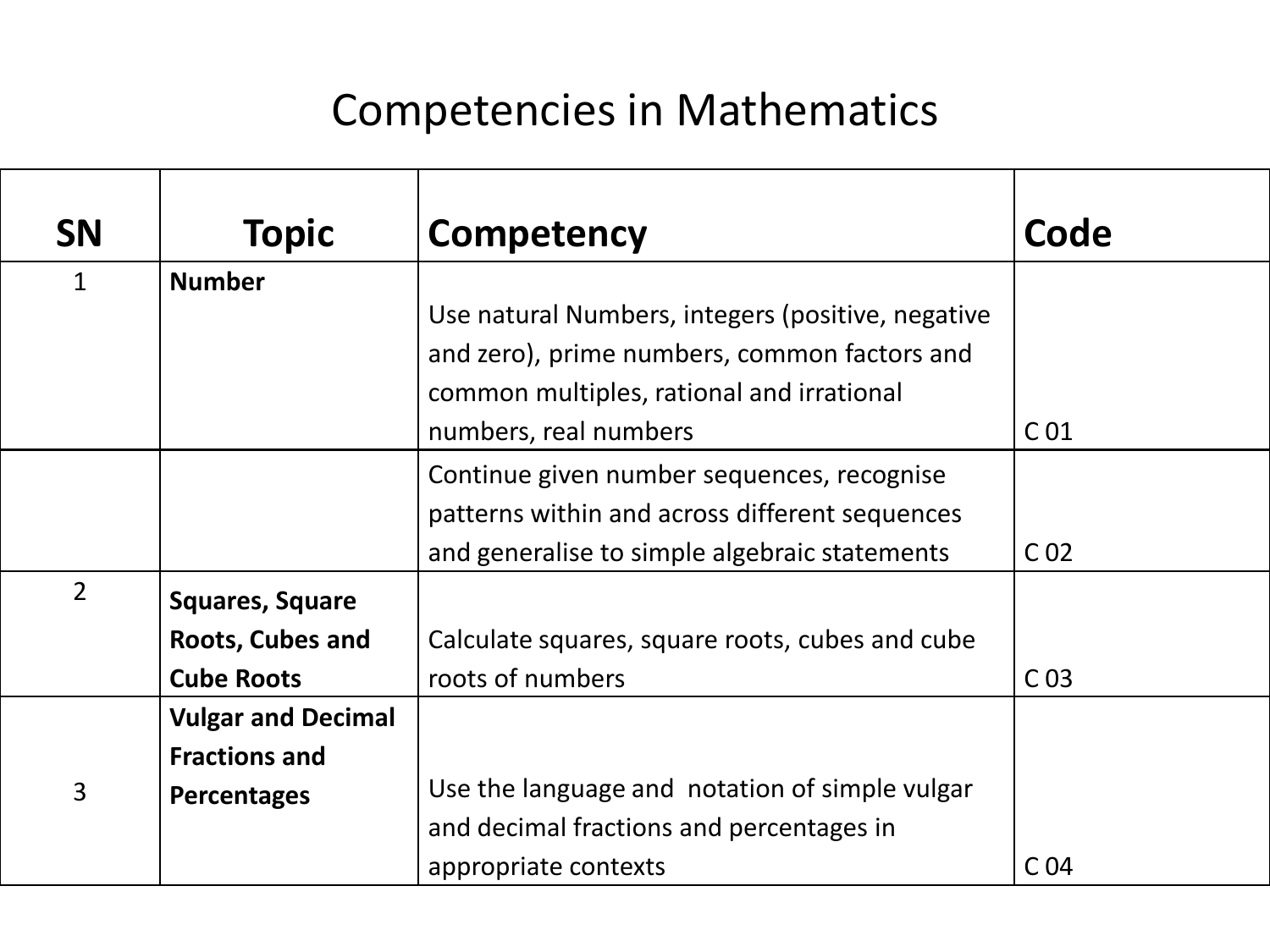# No. of competencies by subject

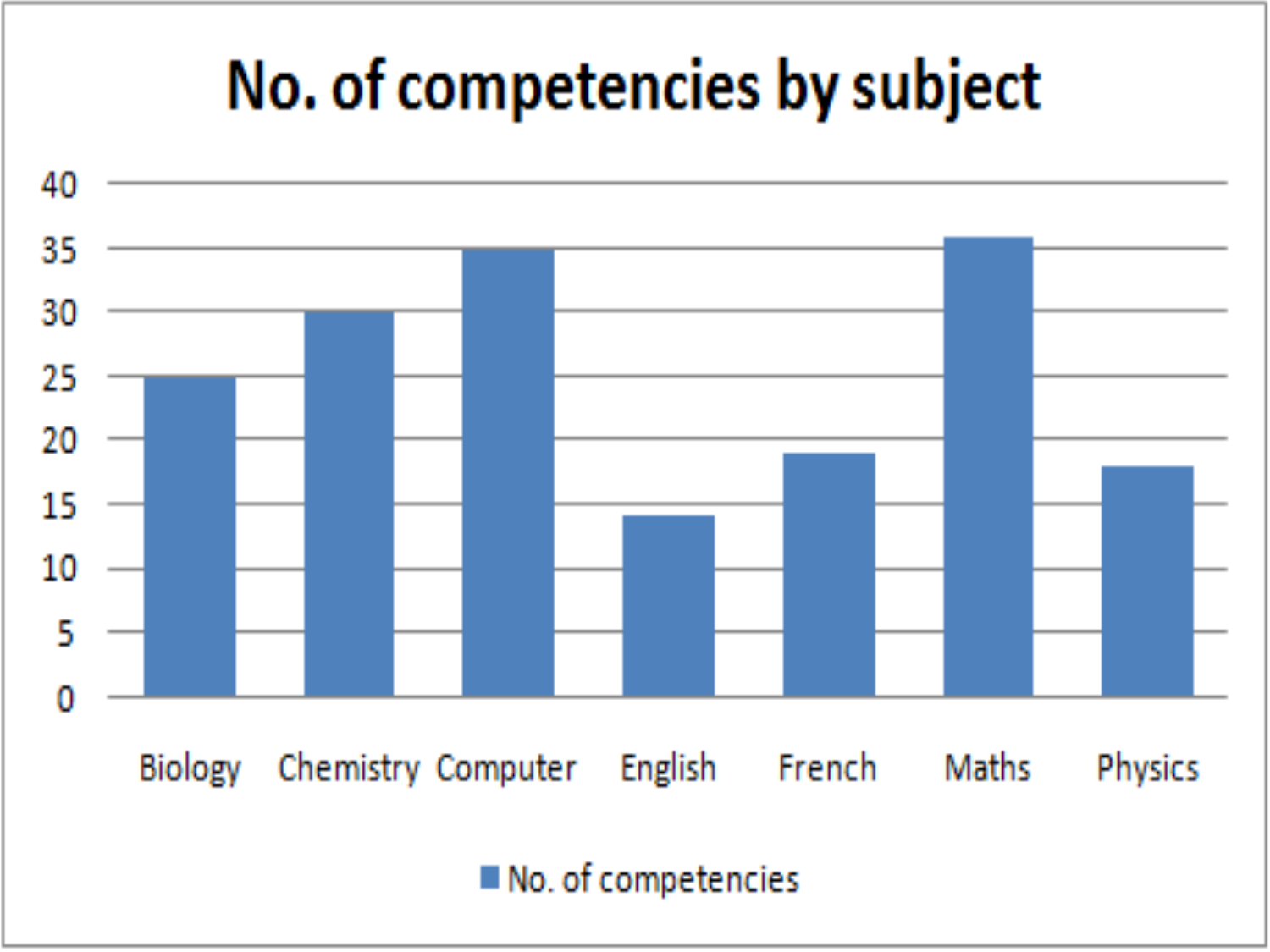# **Students' Performance by subject**



#### l Average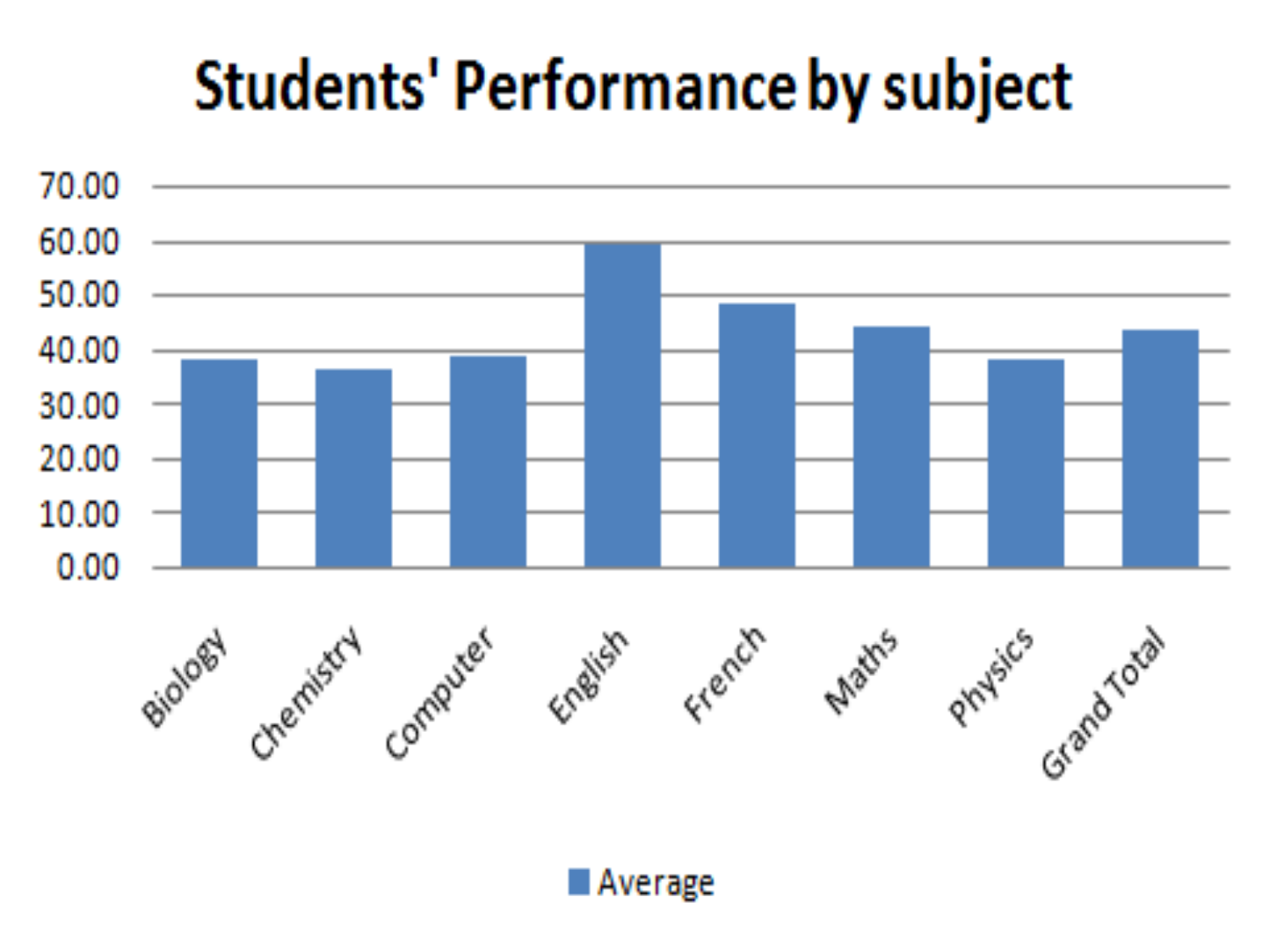# **Performance by school in Mathematics**

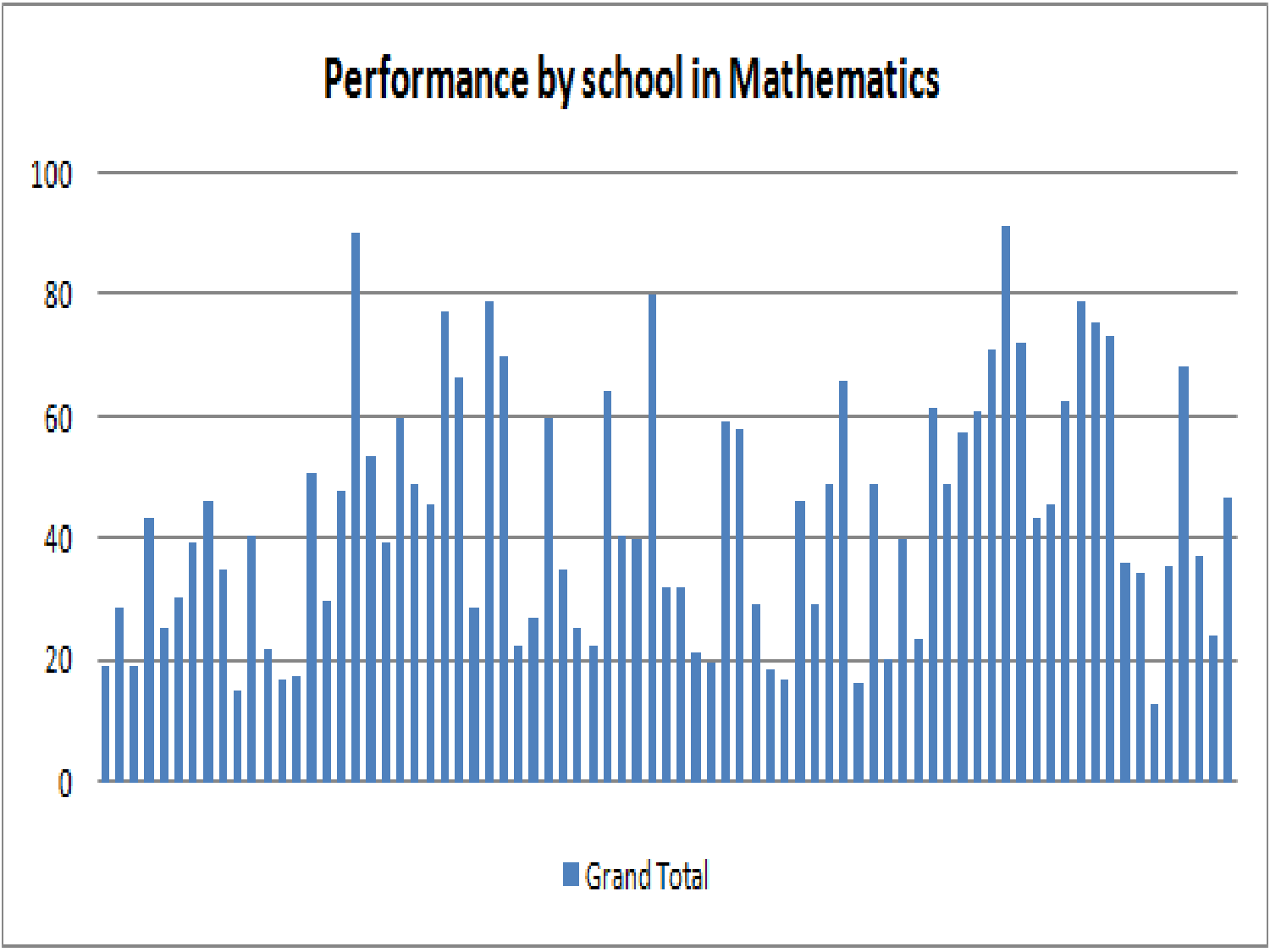## **Performance by competency in Mathematics**

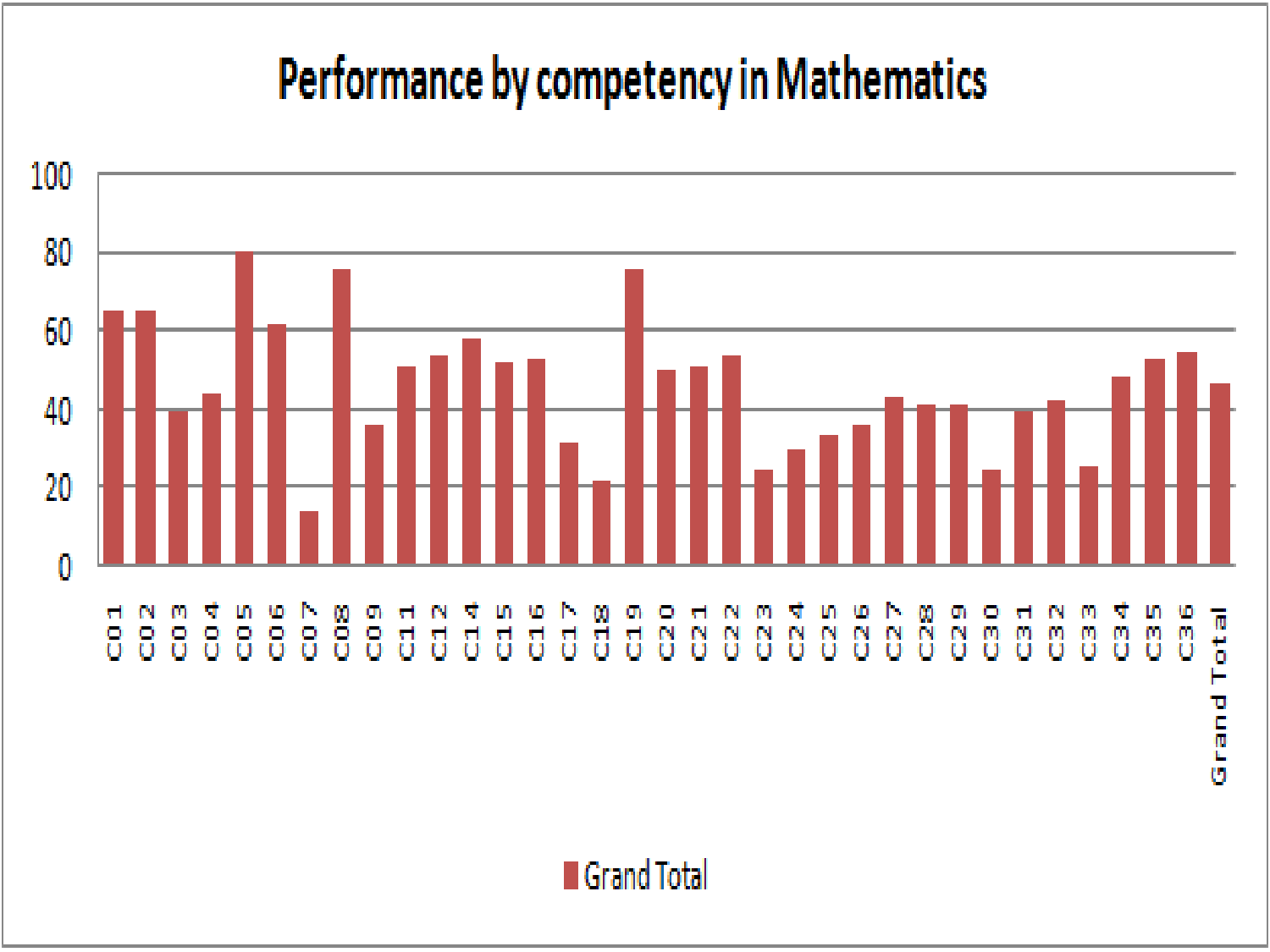#### Competency with highest and lowest % attainment at National level - Mathematics

| <b>SN</b>      | <b>Topics</b>     | Competency                    | Code            | <b>Remarks</b>  |
|----------------|-------------------|-------------------------------|-----------------|-----------------|
| $\mathbf 1$    | The Four          | Use the four operations for   |                 |                 |
|                | <b>Operations</b> | calculations with whole       |                 |                 |
|                |                   | numbers, decimal fractions    | C <sub>05</sub> | Competency with |
|                |                   | and vulgar (and mixed)        |                 | highest %       |
|                |                   | fraction, including correct   |                 | attainment      |
|                |                   | ordering of operations and    |                 |                 |
|                |                   | use of brackets               |                 |                 |
| $\overline{2}$ | Ratio,            | Demonstrate an                |                 |                 |
|                | Proportion,       | understanding of the          |                 |                 |
|                | Rate              | elementary ideas and          |                 | Competency with |
|                |                   | notation of ratio, direct and | C <sub>07</sub> | lowest %        |
|                |                   | inverse proportion and        |                 | attainment      |
|                |                   | common measures of rate       |                 |                 |
|                |                   |                               |                 |                 |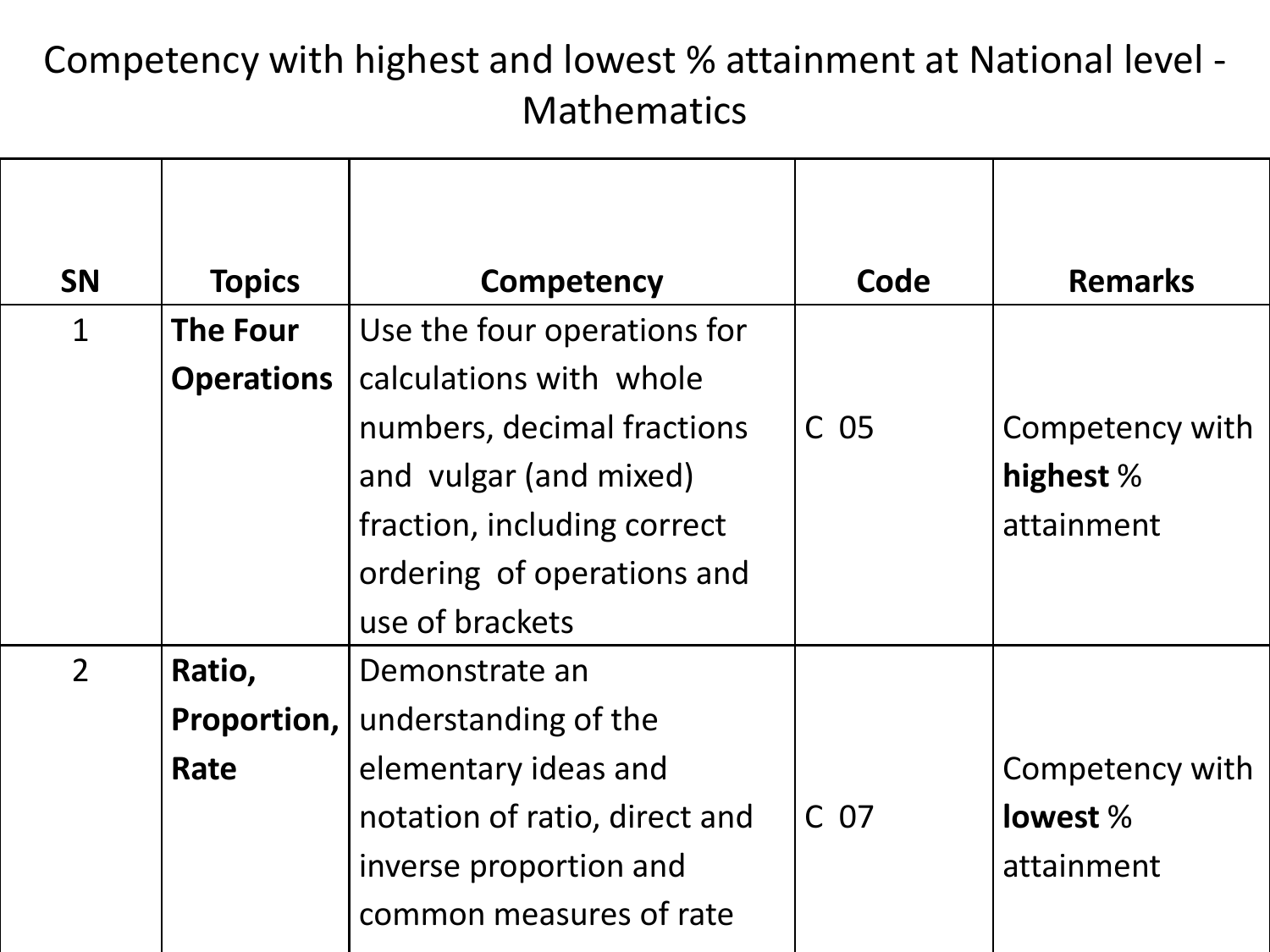### School performance by competency as compared to national average in Mathematics

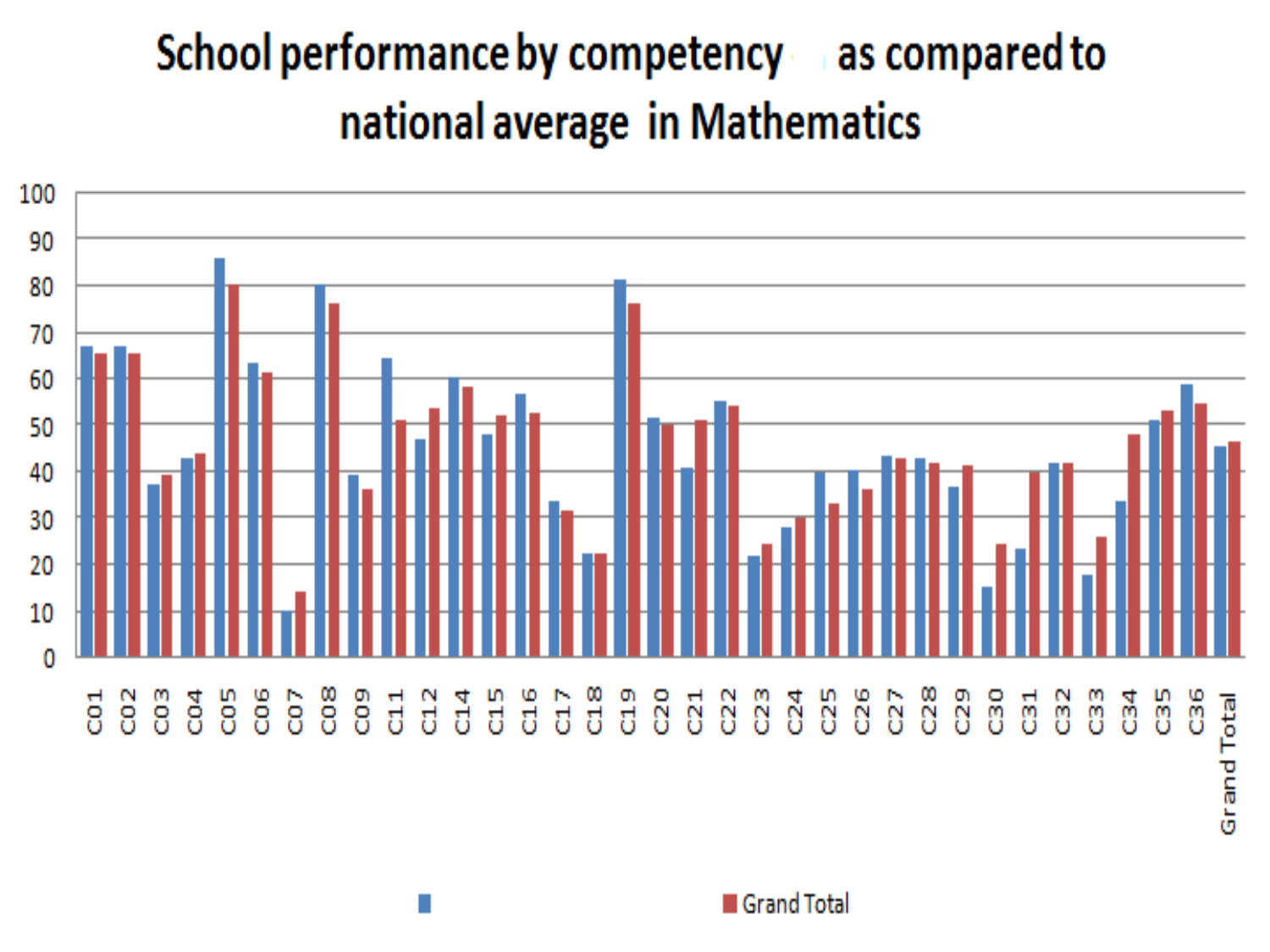## Largest difference in % attainment of school as compared to National average- Mathematics

| <b>SN</b>      | <b>Topics</b>                 | <b>Competency</b>                                                                                 | Code            | <b>Remarks</b>                             |
|----------------|-------------------------------|---------------------------------------------------------------------------------------------------|-----------------|--------------------------------------------|
| $\mathbf 1$    | Coordinate<br><b>Geometry</b> | Interpret and obtain<br>the equation of a<br>straight line graph in<br>the form $y = mx + c$      | C <sub>11</sub> | <b>Higher than the</b><br>national average |
| $\overline{2}$ | <b>Statistics</b>             | Construct and use<br>bar charts, pie<br>charts, pictograms,<br>simple frequency<br>distributions; | C <sub>31</sub> | Lower than the<br>national average         |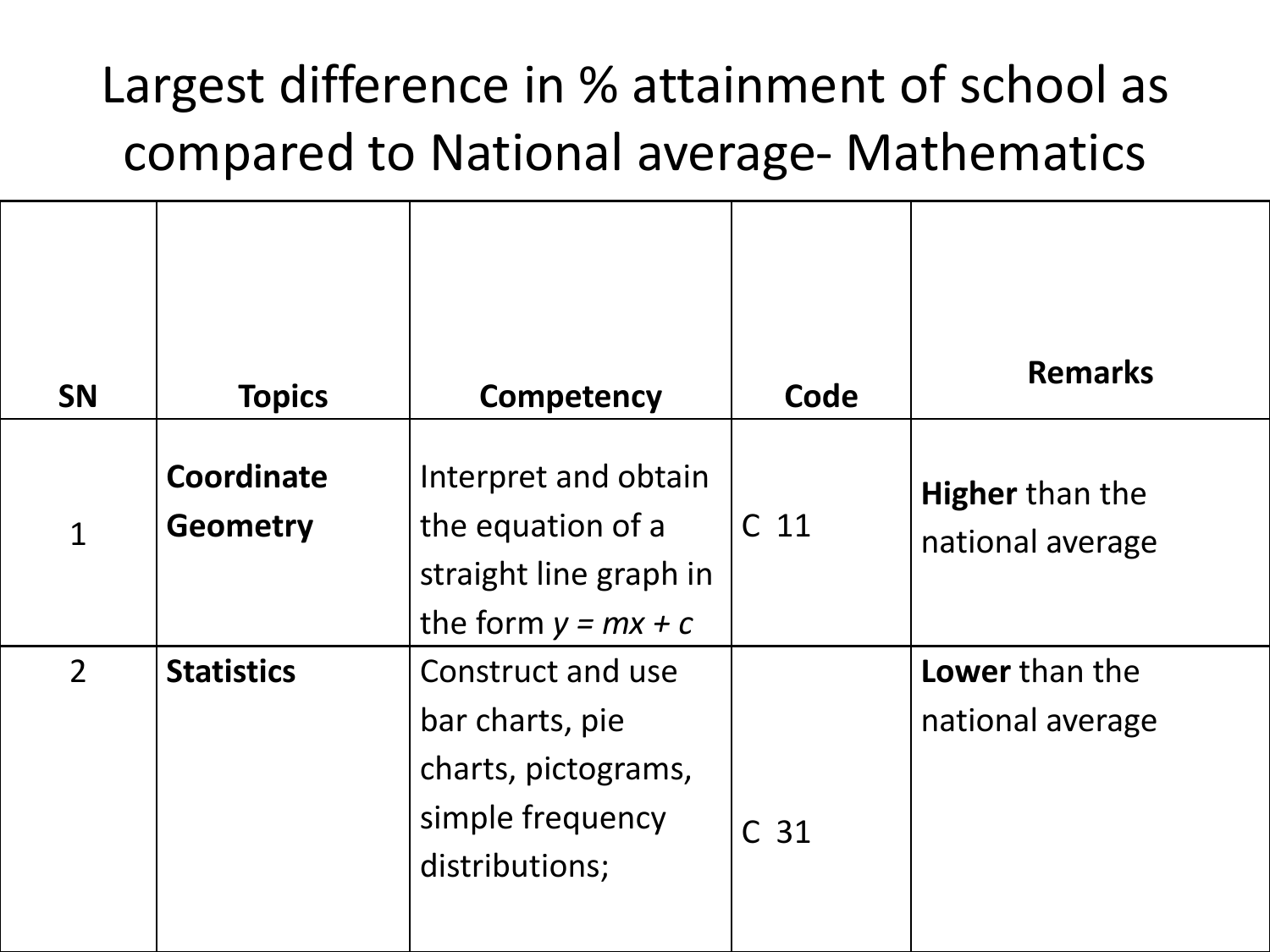# Student performance by competency as compared to school average in Mathematics

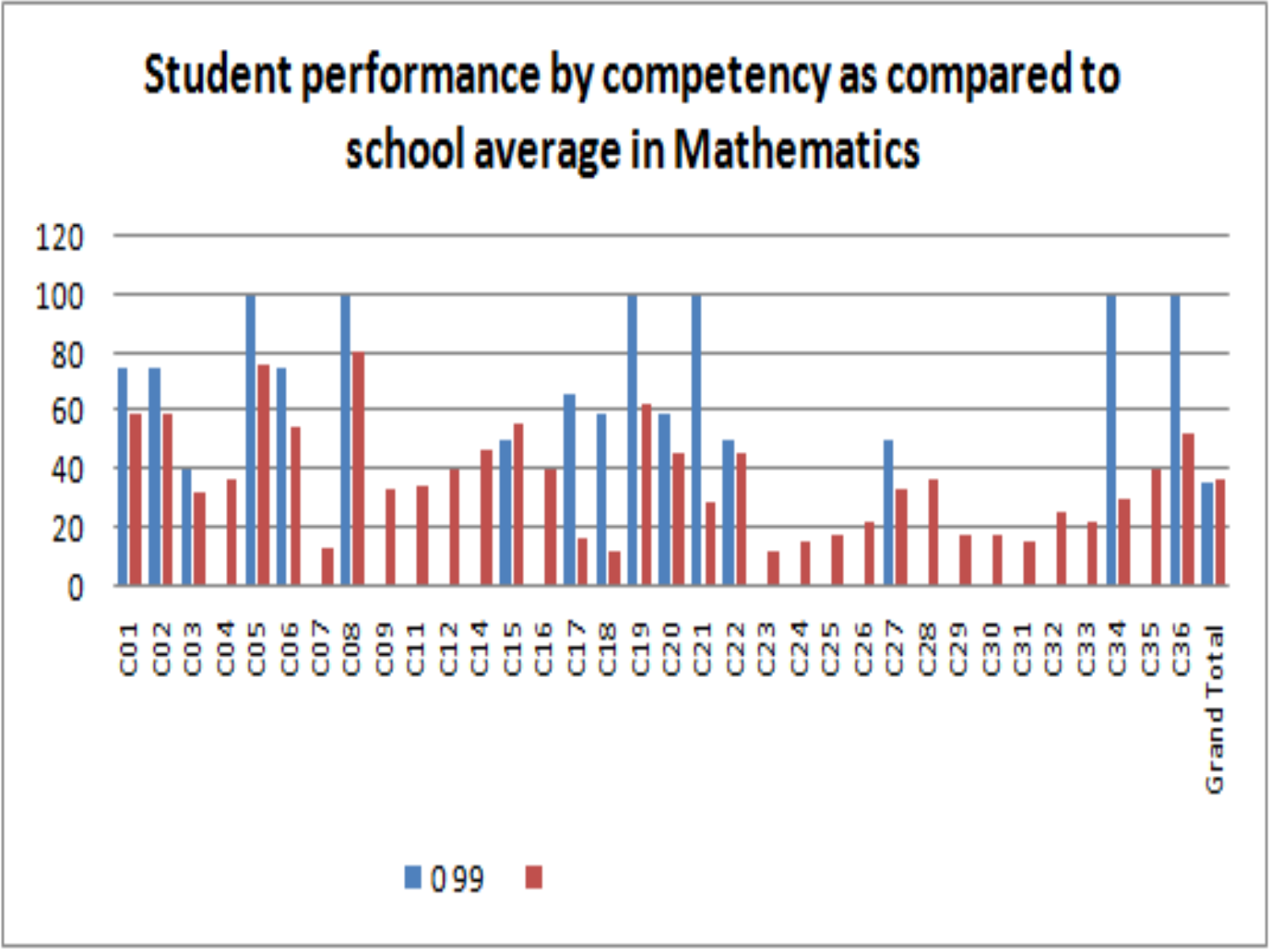# Report to Parents on performance of student- Mathematics

|              |                                                                              |                                                                                                                                                              |                 | %          |
|--------------|------------------------------------------------------------------------------|--------------------------------------------------------------------------------------------------------------------------------------------------------------|-----------------|------------|
| <b>SN</b>    | <b>Topic</b>                                                                 | <b>Competency</b>                                                                                                                                            | Code            | attainment |
| $\mathbf{1}$ | <b>Measures</b>                                                              | Use current units of mass, length, area,<br>volume and capacity in practical situations<br>and express quantities in terms of larger<br>or smaller units     | C <sub>08</sub> | 100        |
| 2            | Squares,<br><b>Square</b><br>Roots,<br><b>Cubes and</b><br><b>Cube Roots</b> | Calculate squares, square roots, cubes and<br>cube roots of numbers                                                                                          | C <sub>03</sub> | 40         |
| 3            | <b>Angles</b>                                                                | Calculate unknown angles and give simple<br>explanations using the following<br>geometrical properties: angle properties<br>of polygons including angle sum. | C <sub>27</sub> | 50         |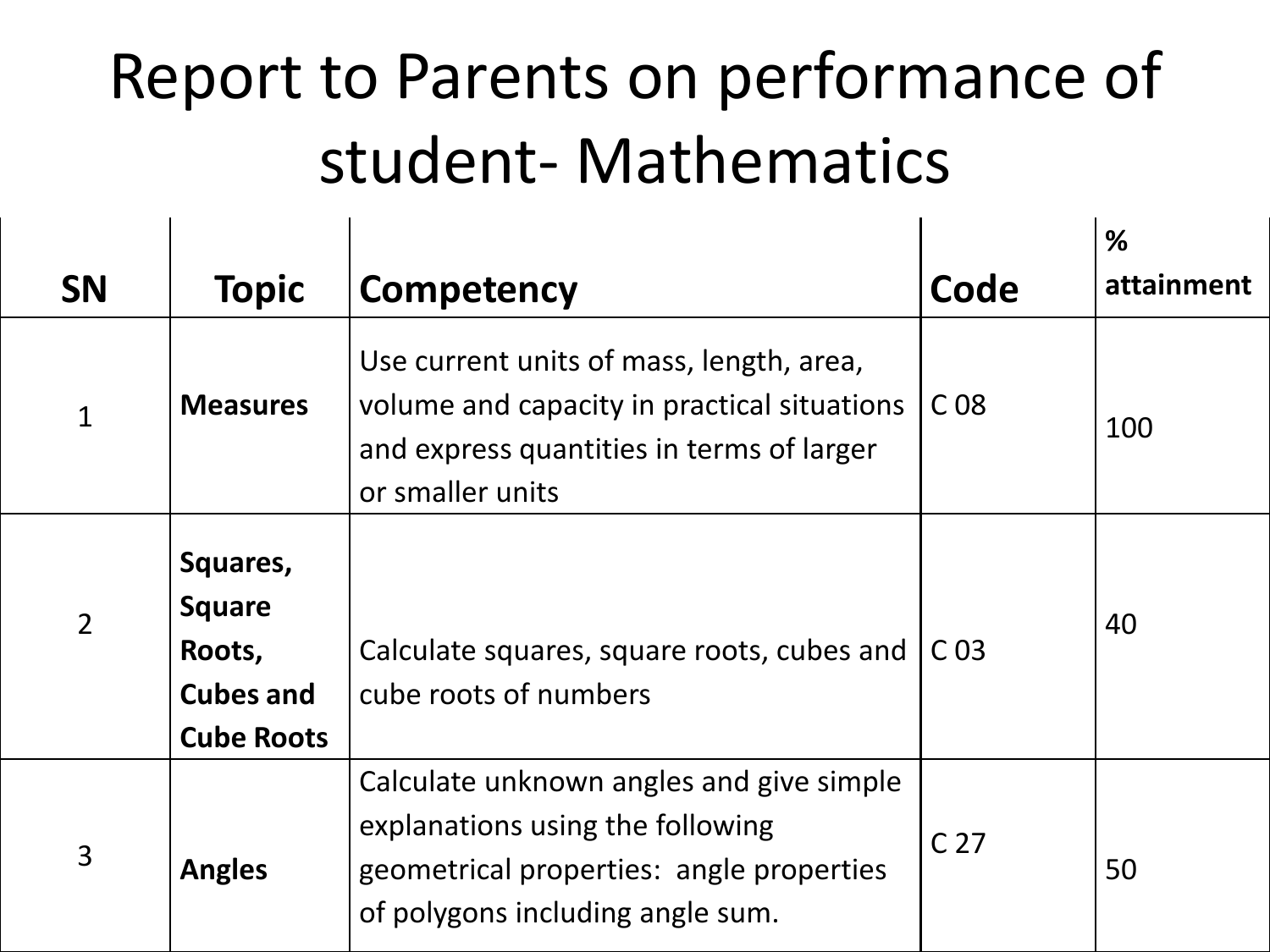# Competencies in English

| <b>SN</b> | <b>Topics</b>  | <b>Competency</b>                                        | Code            |
|-----------|----------------|----------------------------------------------------------|-----------------|
|           |                | Respond to texts and organise information                |                 |
| $1\vert$  | <b>Reading</b> | read                                                     | C <sub>01</sub> |
|           |                | Understand explicit meaning                              | C <sub>02</sub> |
|           |                | Identify central themes and ideas                        | C <sub>03</sub> |
|           |                | Draw inferences                                          | C <sub>04</sub> |
|           |                | Identify characters and follow the<br>sequence of events | C 05            |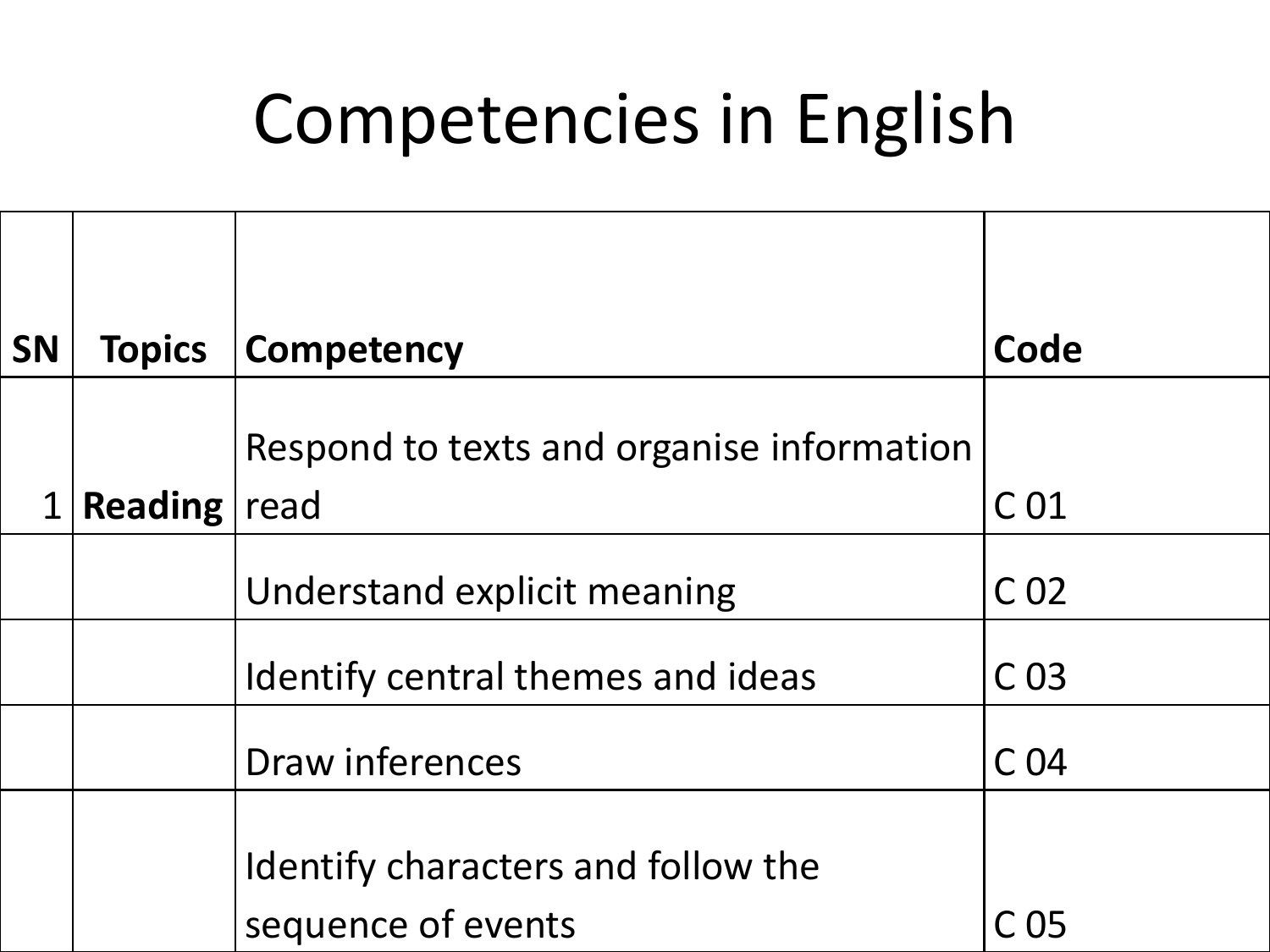## Students' performance by school in English

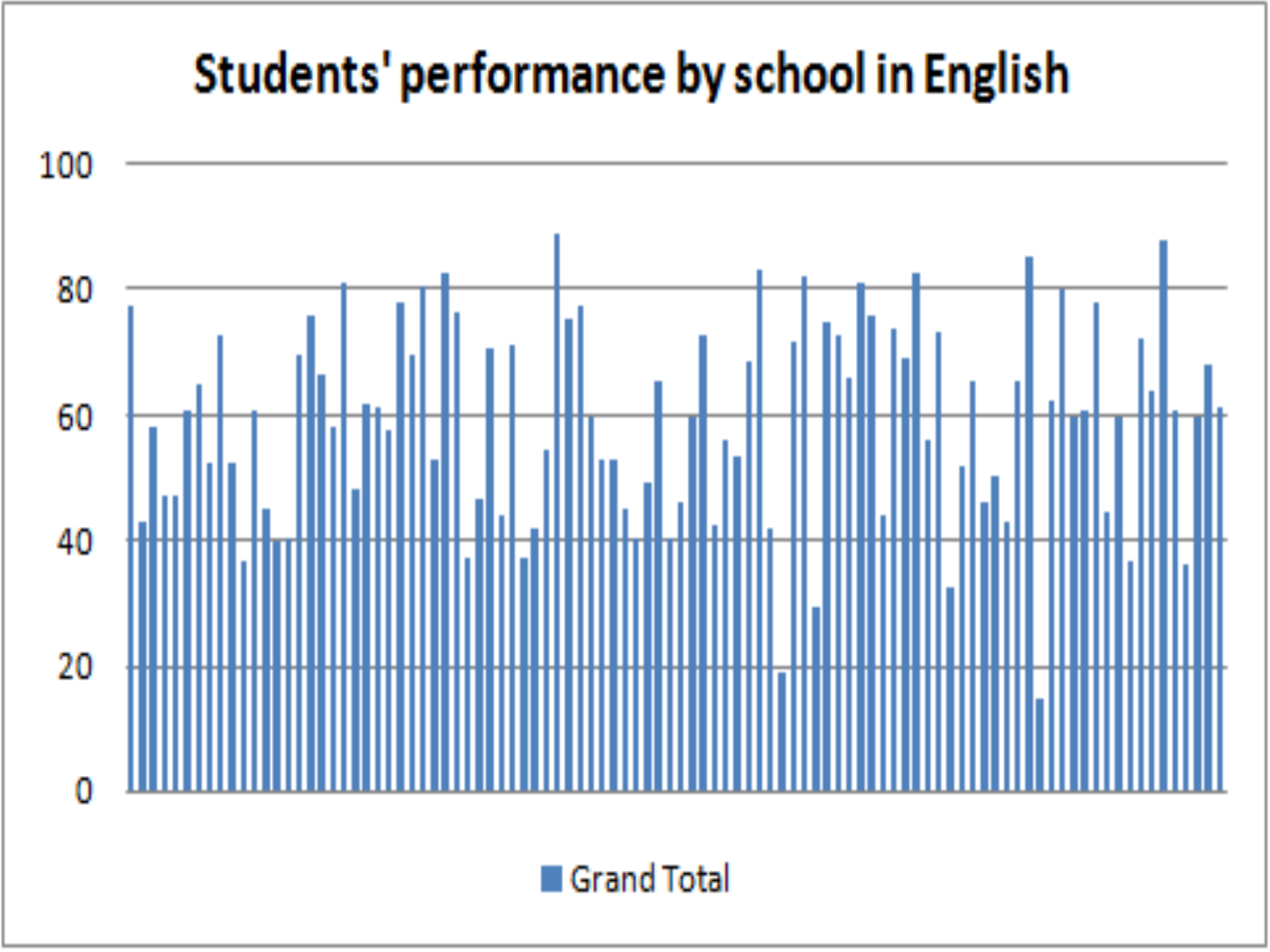#### Performance by competency in English

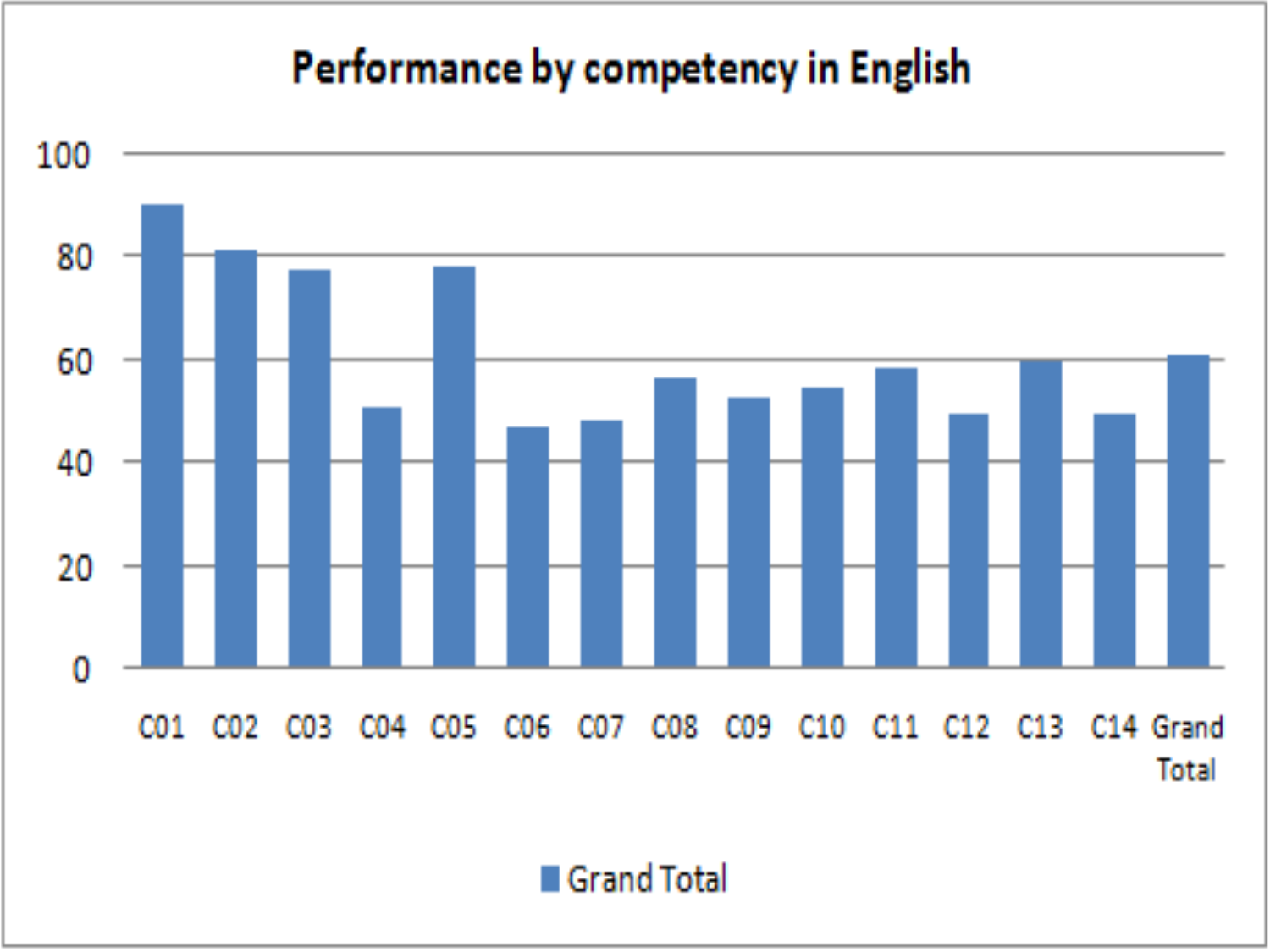#### Competency with highest and lowest % attainment at National level- English

| <b>SN</b>   | <b>Topics</b>  | <b>Competency</b>                                    | Code | Remarks                                       |
|-------------|----------------|------------------------------------------------------|------|-----------------------------------------------|
| $\mathbf 1$ | <b>Reading</b> | Respond to texts and<br>organise information<br>read | C 01 | Competency with<br>highest % attainment       |
|             |                | Provide a personal<br>response to the text           | 06   | Competency with<br><b>lowest</b> % attainment |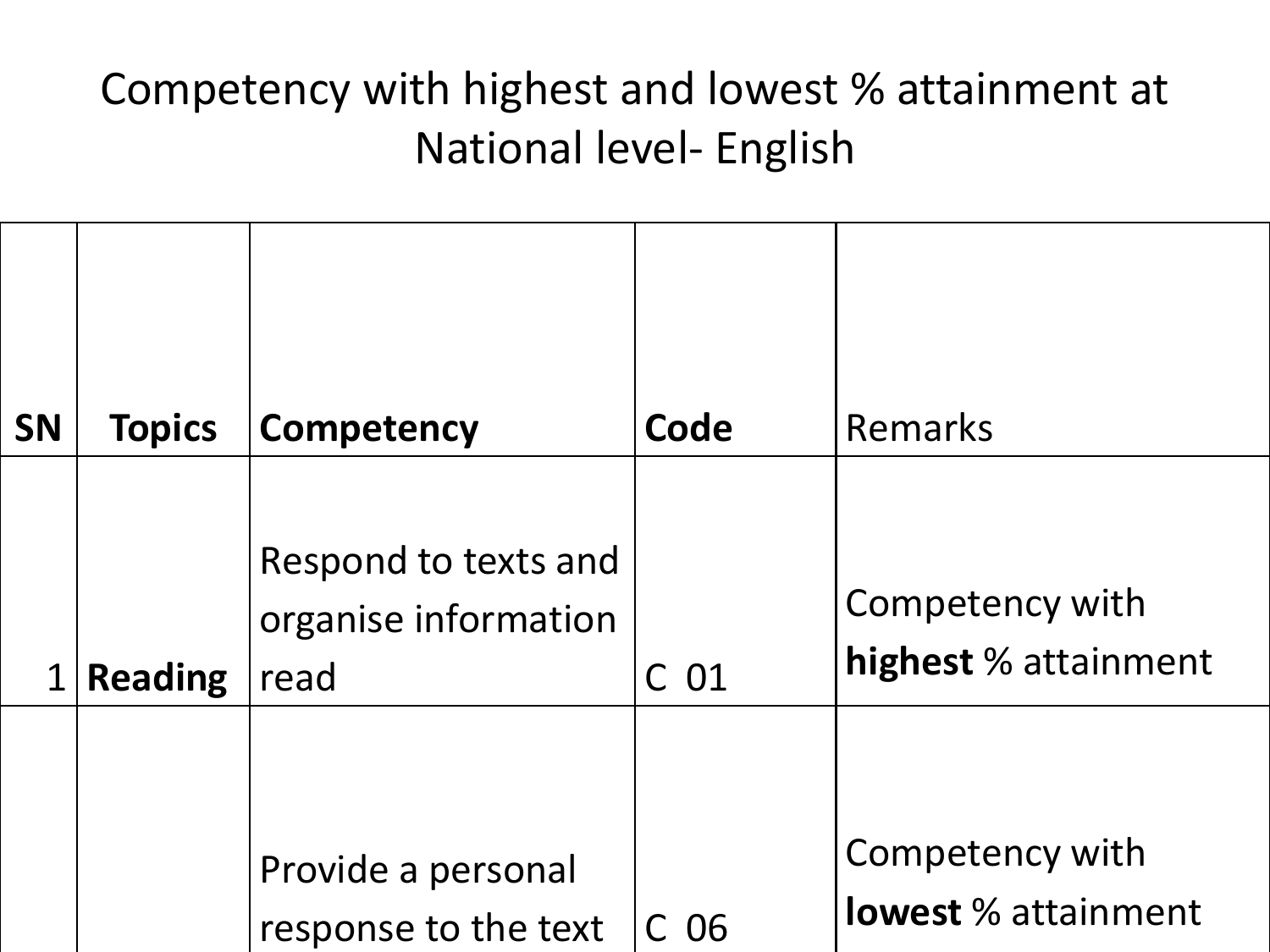### School performance by competency as compared to national average in English

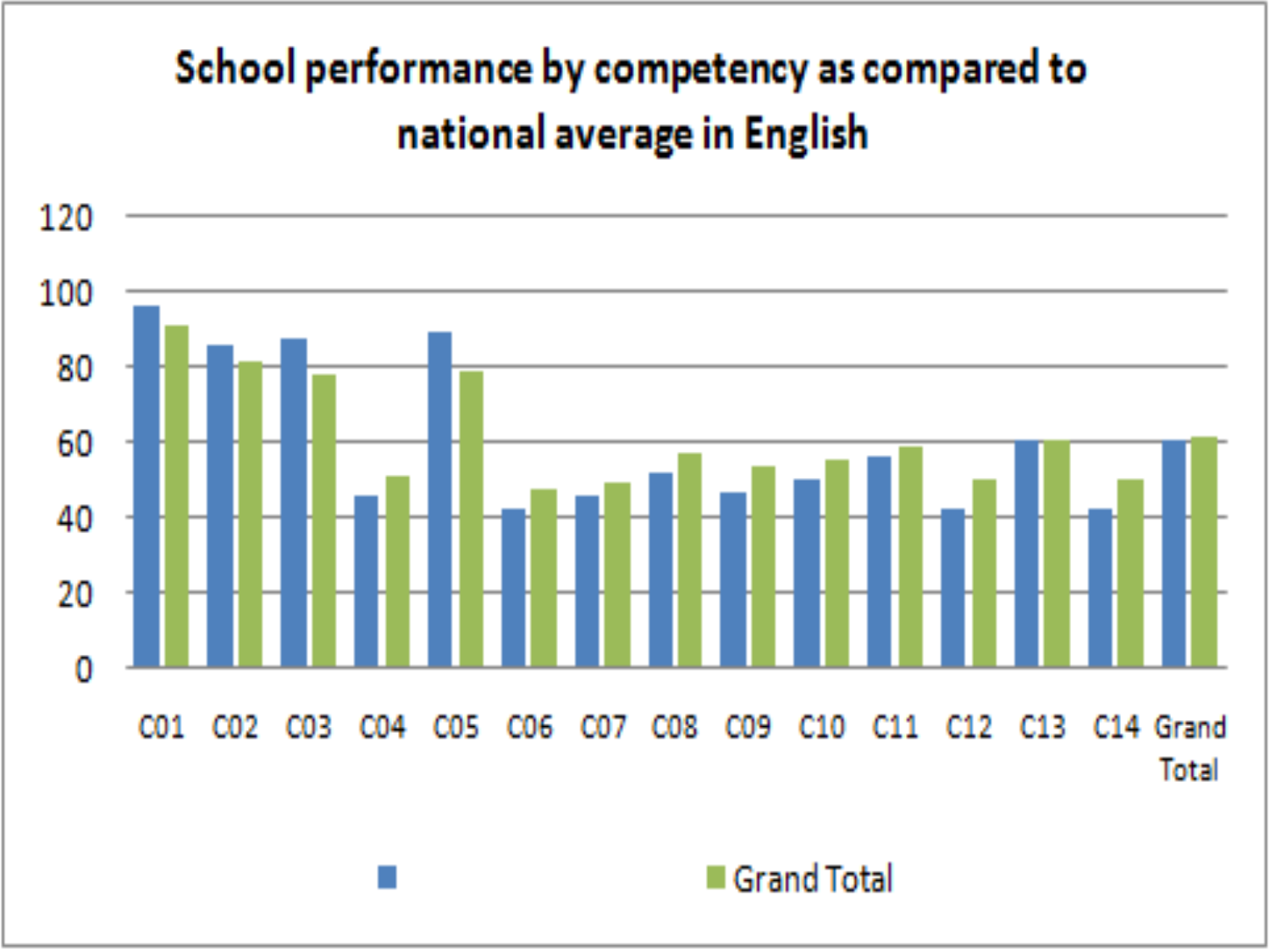## Largest difference in % attainment of school as compared to National average - English

| <b>SN</b>      | <b>Topics</b>  | Competency                          | Code            | <b>Remarks</b>          |
|----------------|----------------|-------------------------------------|-----------------|-------------------------|
|                |                |                                     |                 | <b>Higher than the</b>  |
|                |                |                                     |                 | <b>National average</b> |
|                |                |                                     |                 |                         |
|                |                | Identify characters and follow      |                 |                         |
| $\mathbf 1$    | <b>Reading</b> | the sequence of events              | $C$ 05          |                         |
|                |                |                                     |                 | Lower than the          |
|                |                | Use appropriate conventions of      |                 | <b>National average</b> |
|                |                | writing (e.g. paragraphing,         |                 |                         |
|                |                | proper layout for writing letters,  |                 |                         |
| $\overline{2}$ | <b>Writing</b> | etc)                                | C <sub>12</sub> |                         |
|                |                |                                     |                 |                         |
|                |                | Display originality and creativity. | 14<br>C         |                         |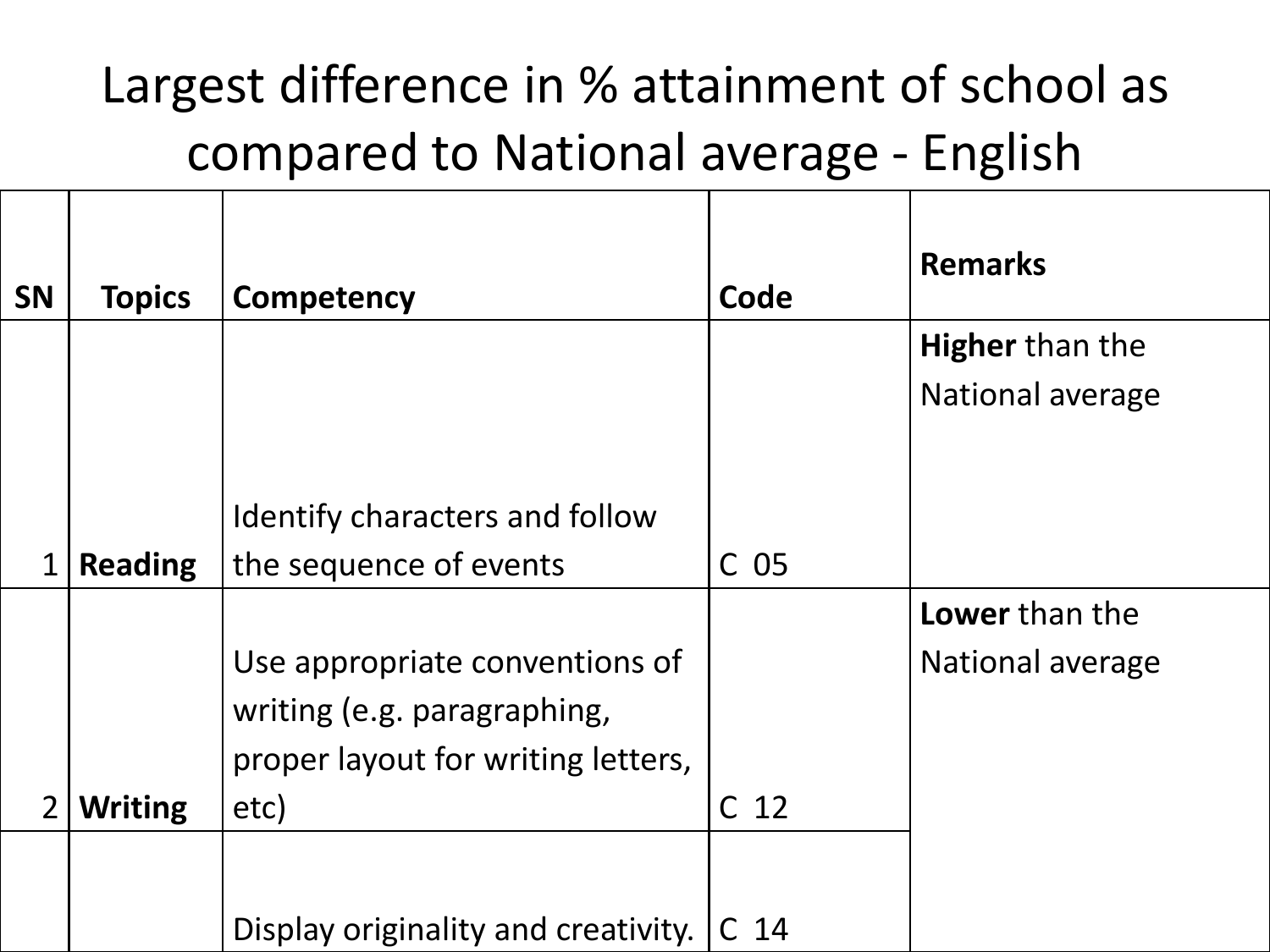# Competencies in French

| <b>SN</b> | <b>Topic</b>  | Competency                                 | Code              |
|-----------|---------------|--------------------------------------------|-------------------|
|           | Lecture/      | Reconnaître, lire et comprendre des        |                   |
|           | Compréhension | textes de la vie de tous les jours (mode   |                   |
|           |               | d'emploi, dépliant, programme de télé,     |                   |
|           |               |                                            | C F01             |
|           |               | Obtenir des informations de différentes    |                   |
|           |               | sources (dictionnaire, encyclopédie,       |                   |
|           |               | média, ), les organiser et s'en servir     | C F <sub>02</sub> |
|           |               | Lire une variété de textes, de différentes |                   |
|           |               | longueurs et sur des sujets différents et  | C F <sub>03</sub> |
|           |               | retrouver des informations spécifiques     | C F <sub>04</sub> |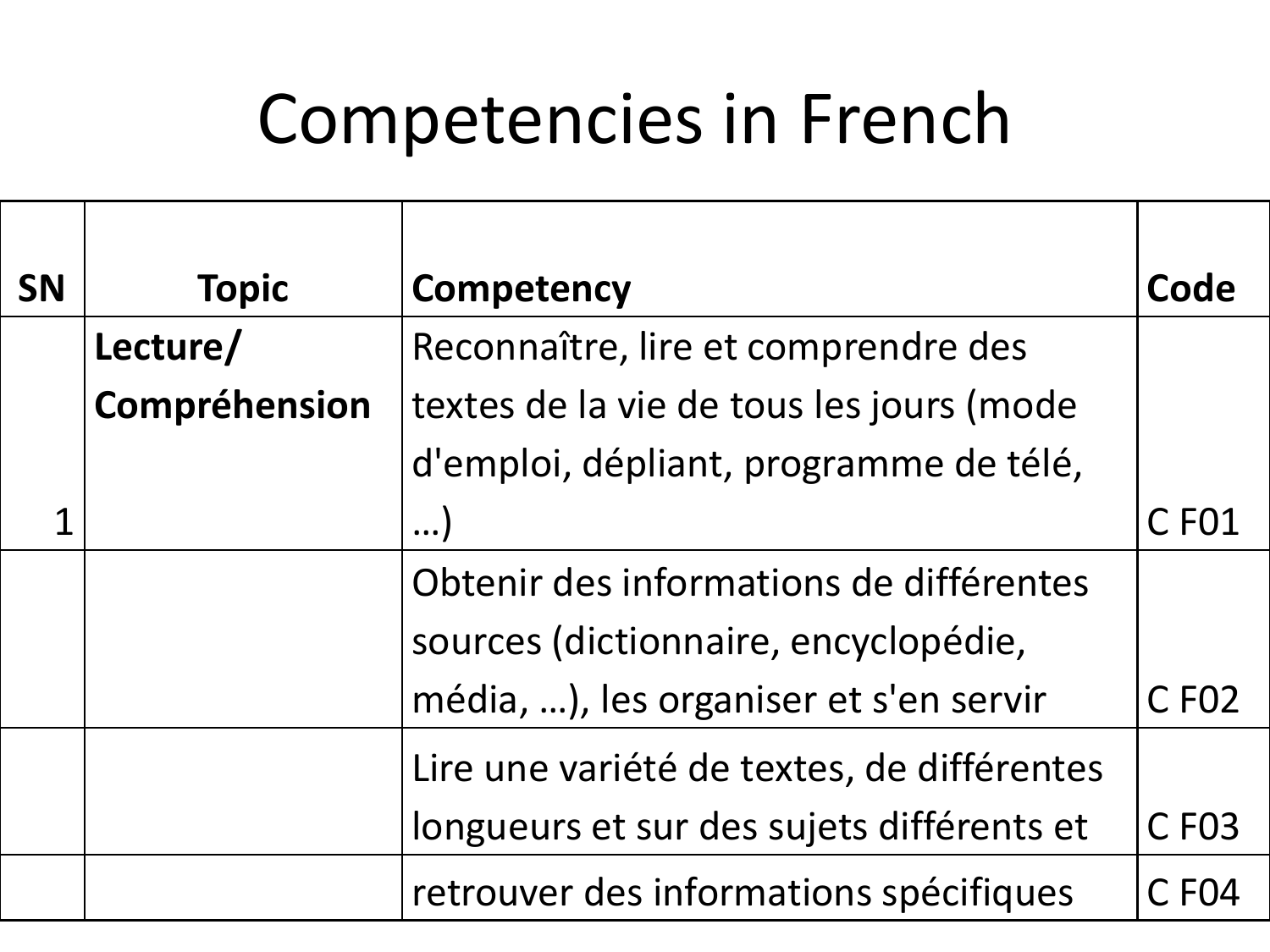## Performance by school in French

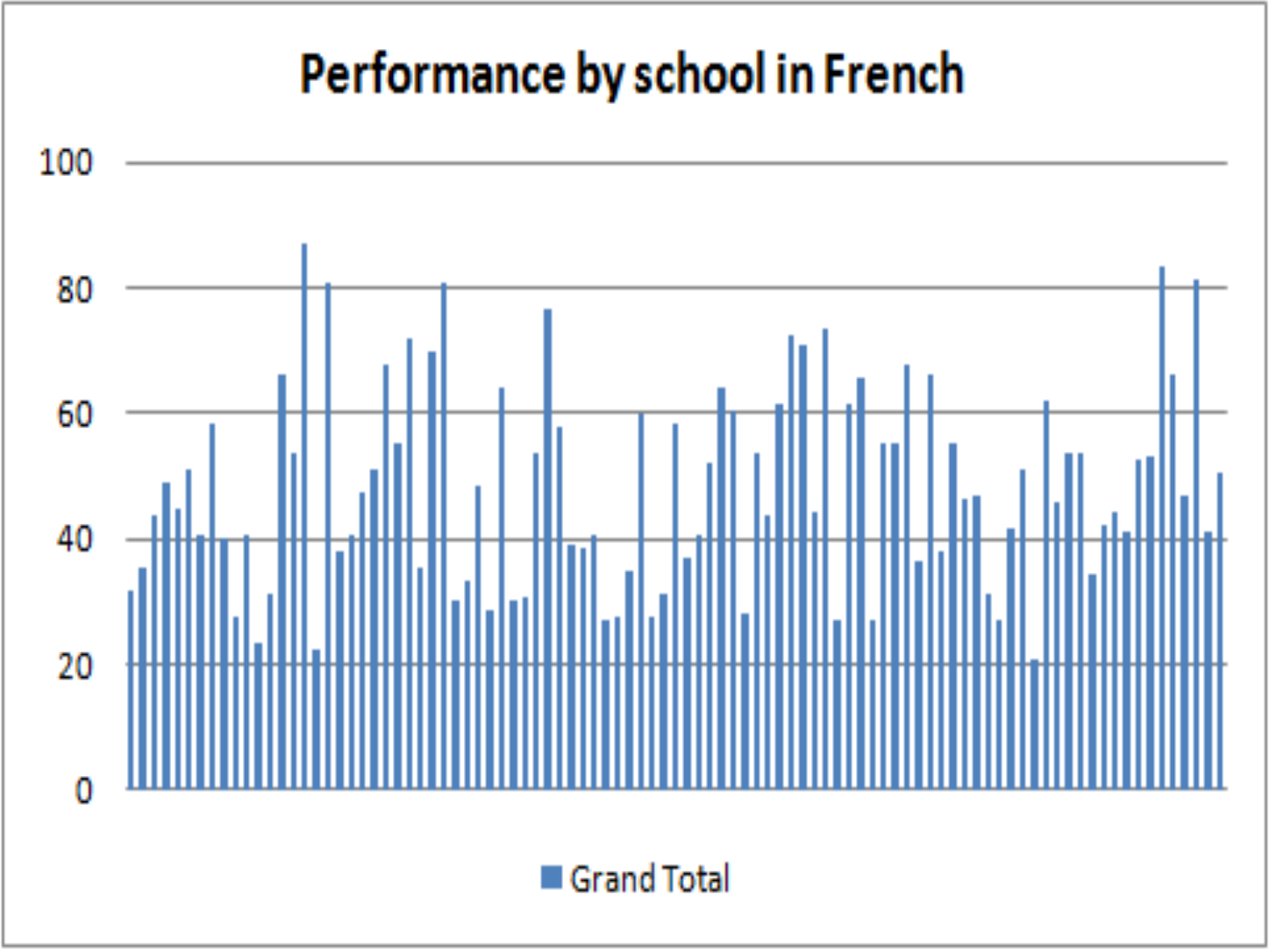### Performance by competency in French

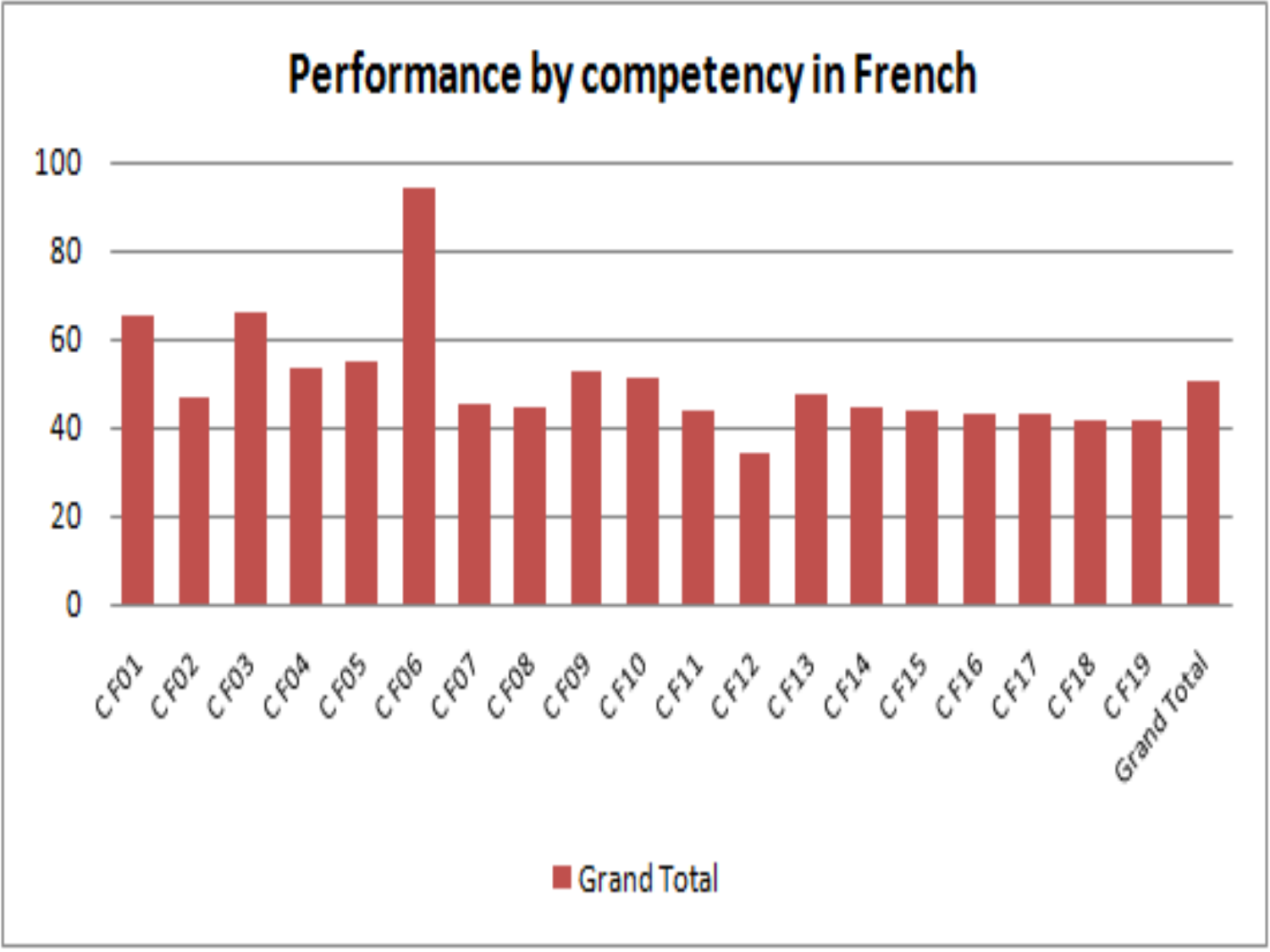#### Competency with highest and lowest % attainment at National level-French

|           | <b>Topic</b>      |                        |                  | <b>Remarks</b>  |
|-----------|-------------------|------------------------|------------------|-----------------|
| <b>SN</b> |                   | <b>Competency</b>      | Code             |                 |
|           | Lecture/          |                        |                  | Competency with |
|           | Compréhension     |                        |                  | highest %       |
|           |                   | suivre l'ordre logique |                  | attainment      |
| 1         |                   | et chronologique       | CF <sub>06</sub> |                 |
|           |                   |                        |                  | Competency with |
|           | <b>Production</b> | Avoir une bonne        |                  | lowest %        |
|           | <b>Écrite</b>     | orthographe            | <b>CF12</b>      | attainment      |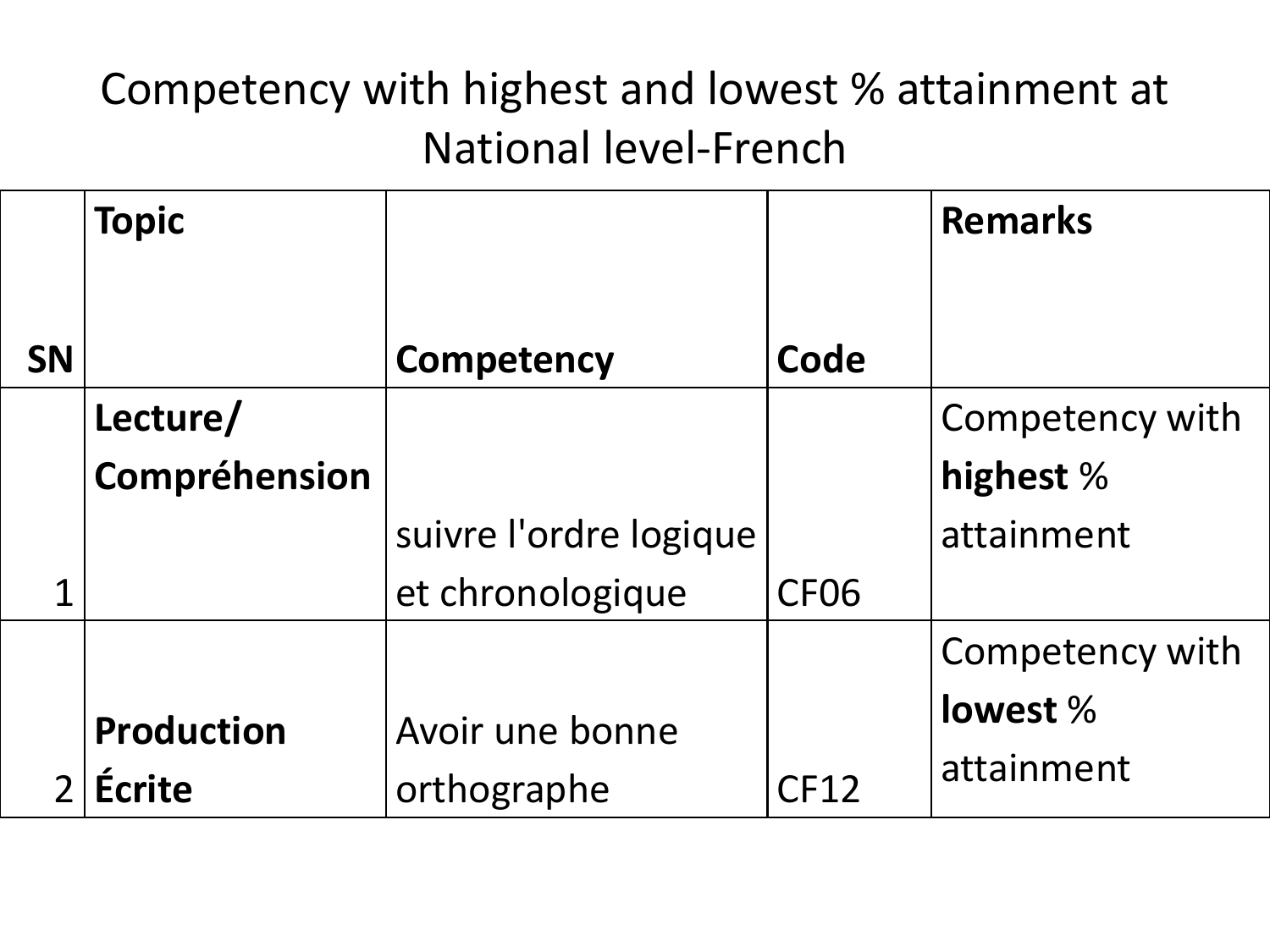### Performance by competency as compared to national average in French

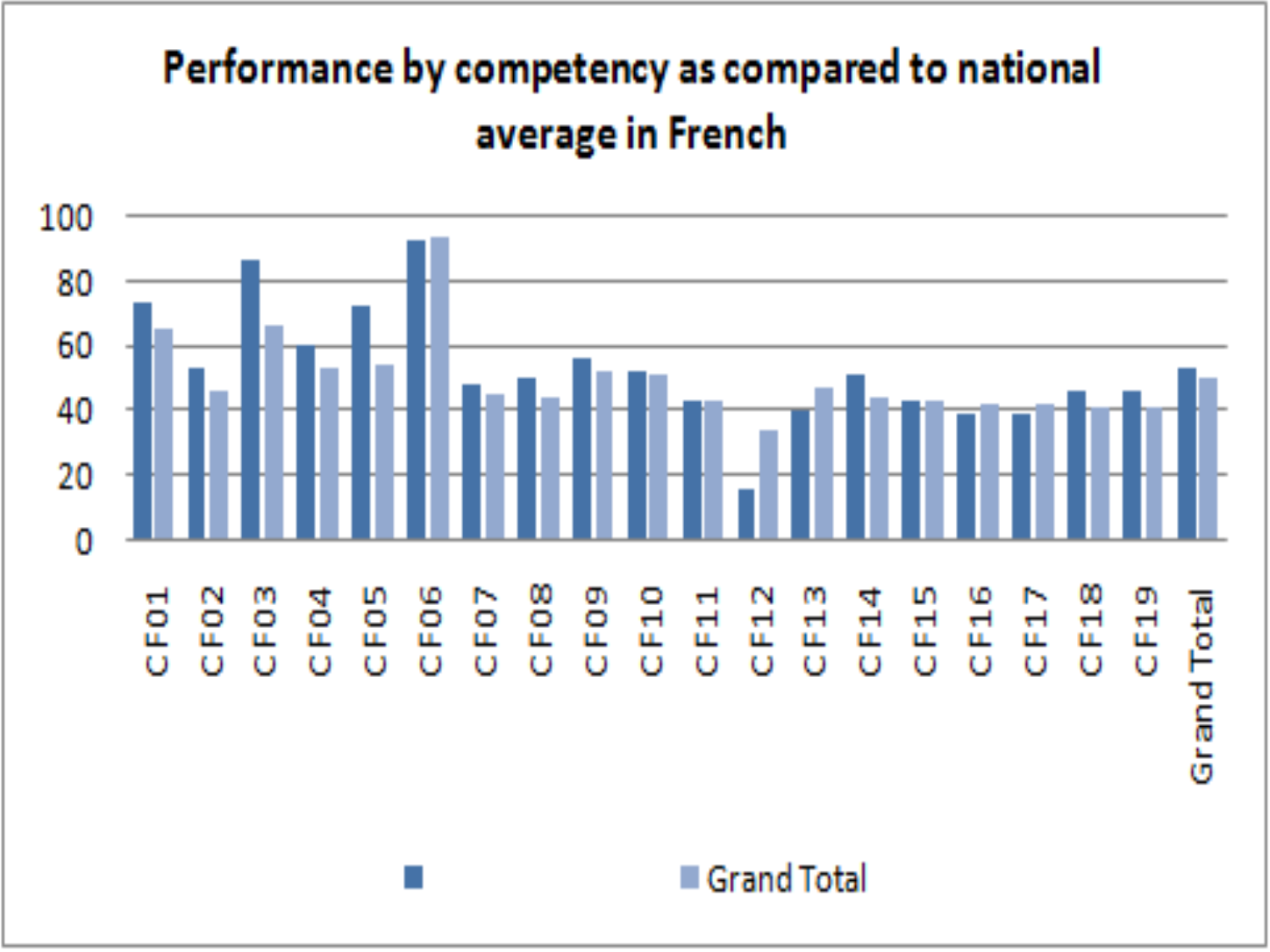### Largest difference in % attainment of school as compared to National average -French

| <b>SN</b>      | <b>Topic</b>                | <b>Competency</b>                                                                          | Code             | <b>Remarks</b>                                    |
|----------------|-----------------------------|--------------------------------------------------------------------------------------------|------------------|---------------------------------------------------|
|                | Lecture/                    |                                                                                            |                  | <b>Higher than the</b>                            |
|                | Compréhension               |                                                                                            |                  | <b>National average</b>                           |
| $\mathbf 1$    |                             | Lire une variété de textes, de<br>différentes longueurs et sur<br>des sujets différents et | CF <sub>03</sub> |                                                   |
|                |                             |                                                                                            |                  | <b>Higher than the</b><br><b>National average</b> |
|                |                             | identifier des personnages                                                                 | CF <sub>05</sub> |                                                   |
| $\overline{2}$ | <b>Production</b><br>Écrite | Avoir une bonne orthographe                                                                | <b>CF12</b>      | Lower than the<br>National average                |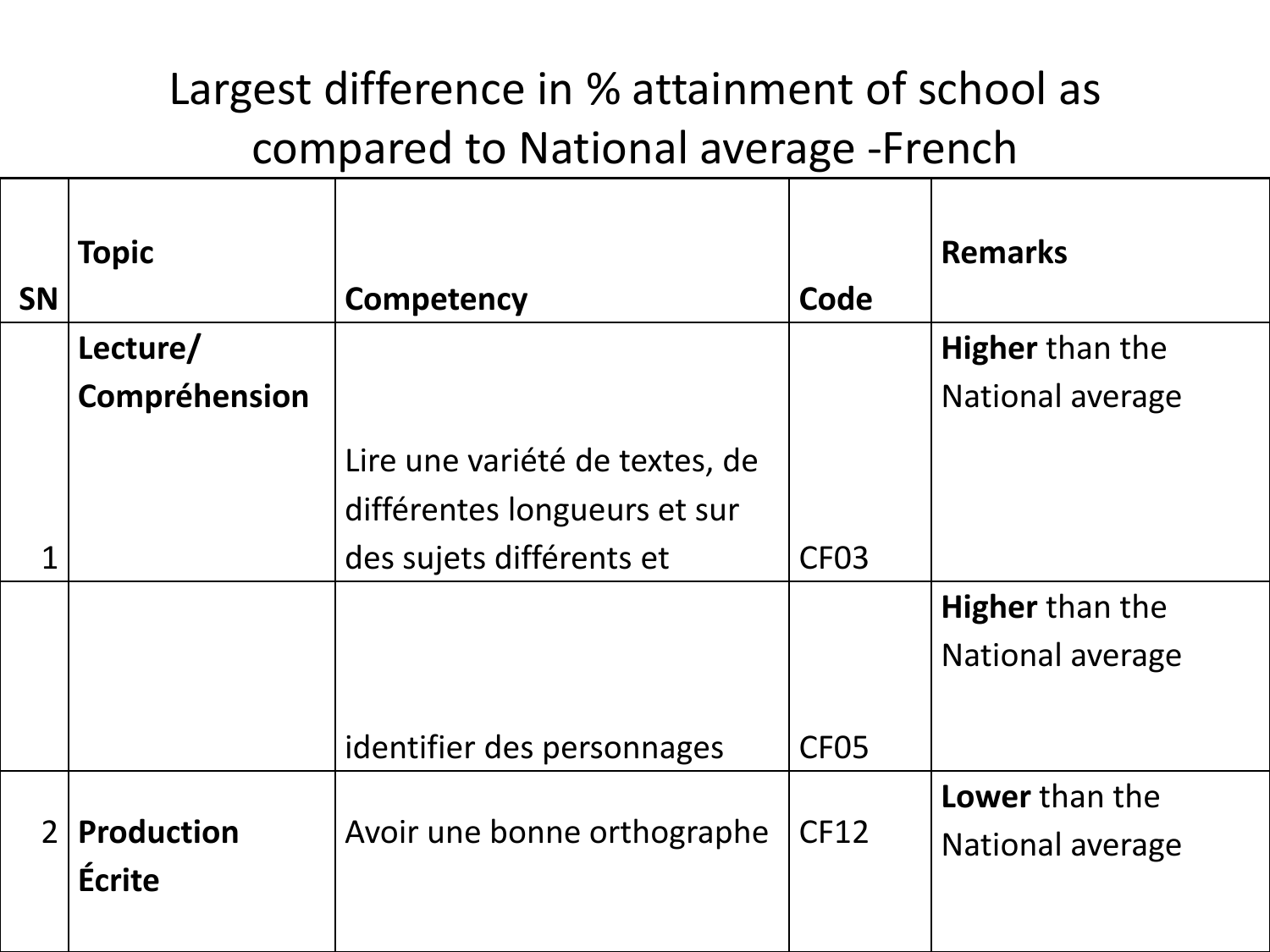### Competencies in Computer Studies/ Literacy

| SN | Topic              | Competency                                                                                                                                                                                               | Code             |
|----|--------------------|----------------------------------------------------------------------------------------------------------------------------------------------------------------------------------------------------------|------------------|
|    | Computer<br>System | Identify the main components of a general-purpose<br>computer: central processing unit, main/internal<br>memory (including ROM and RAM), input devices,<br>output devices and secondary/backing storage; | CO <sub>1</sub>  |
|    |                    | Define the terms bit, byte, kilobyte, megabyte and<br>gigabyte;                                                                                                                                          | C <sub>02</sub>  |
|    |                    | Identify and describe the purpose of the following<br>input devices: keyboard, mouse, joystick,<br>microphone, bar code reader, scanner;                                                                 | C <sub>0</sub> 3 |
|    |                    | Identify and describe the purpose of the following<br>output devices: monitor, printer (dot matrix, inkjet<br>and laser), graph plotter and speakers;                                                    | C <sub>0</sub> 4 |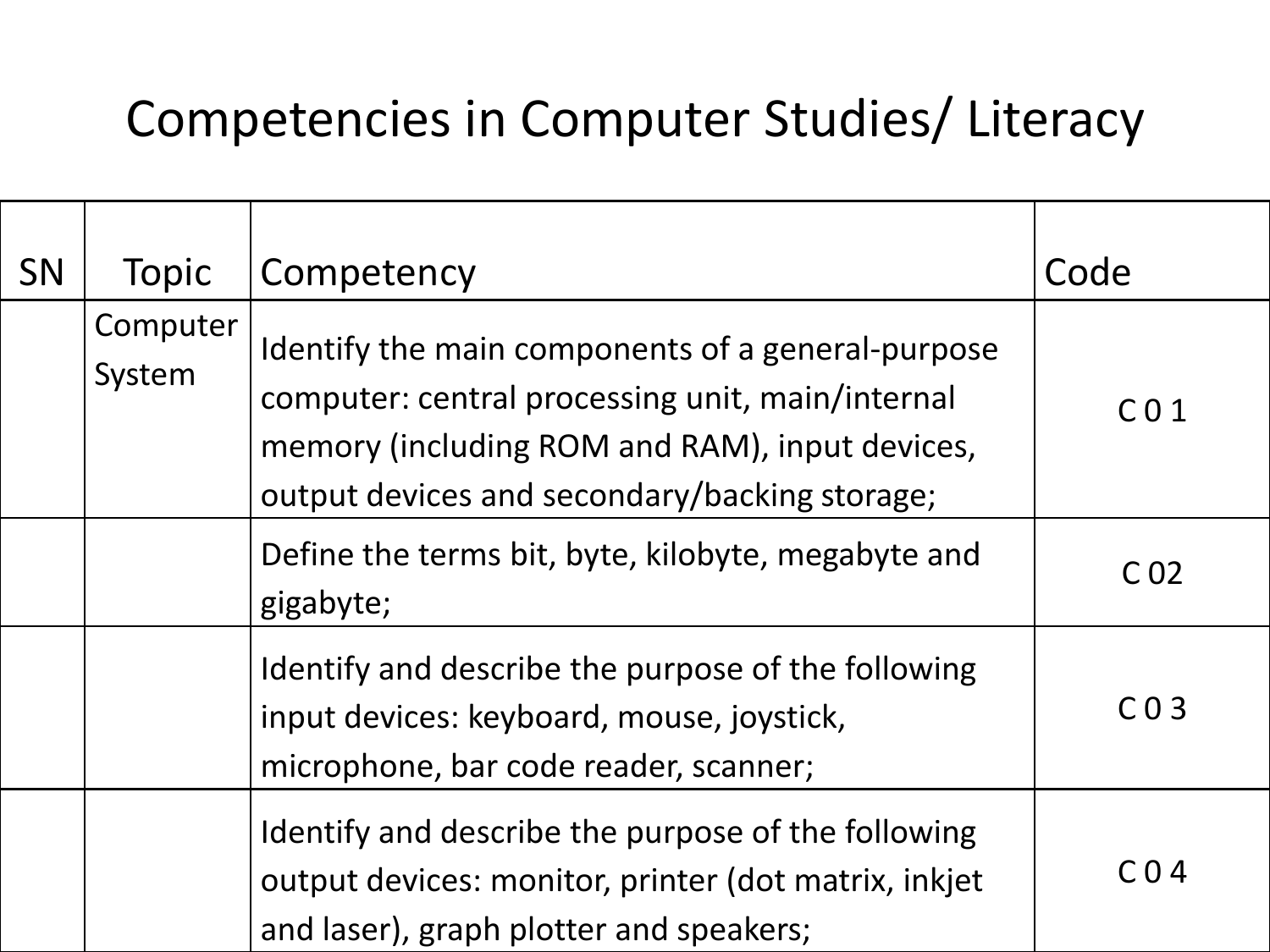#### Performance by school in Computer studies/literacy

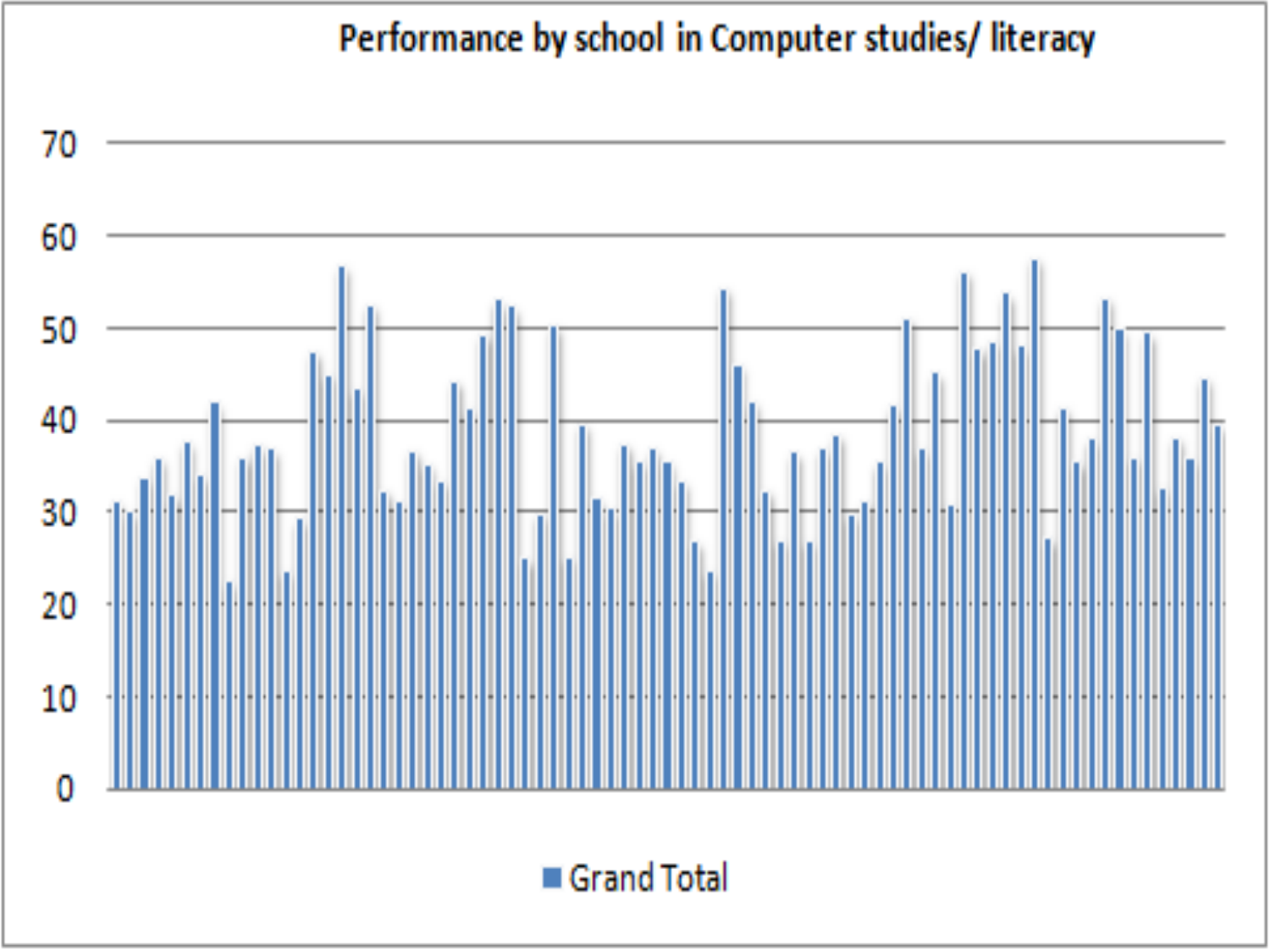#### Performance by competency in Computer studies/literacy

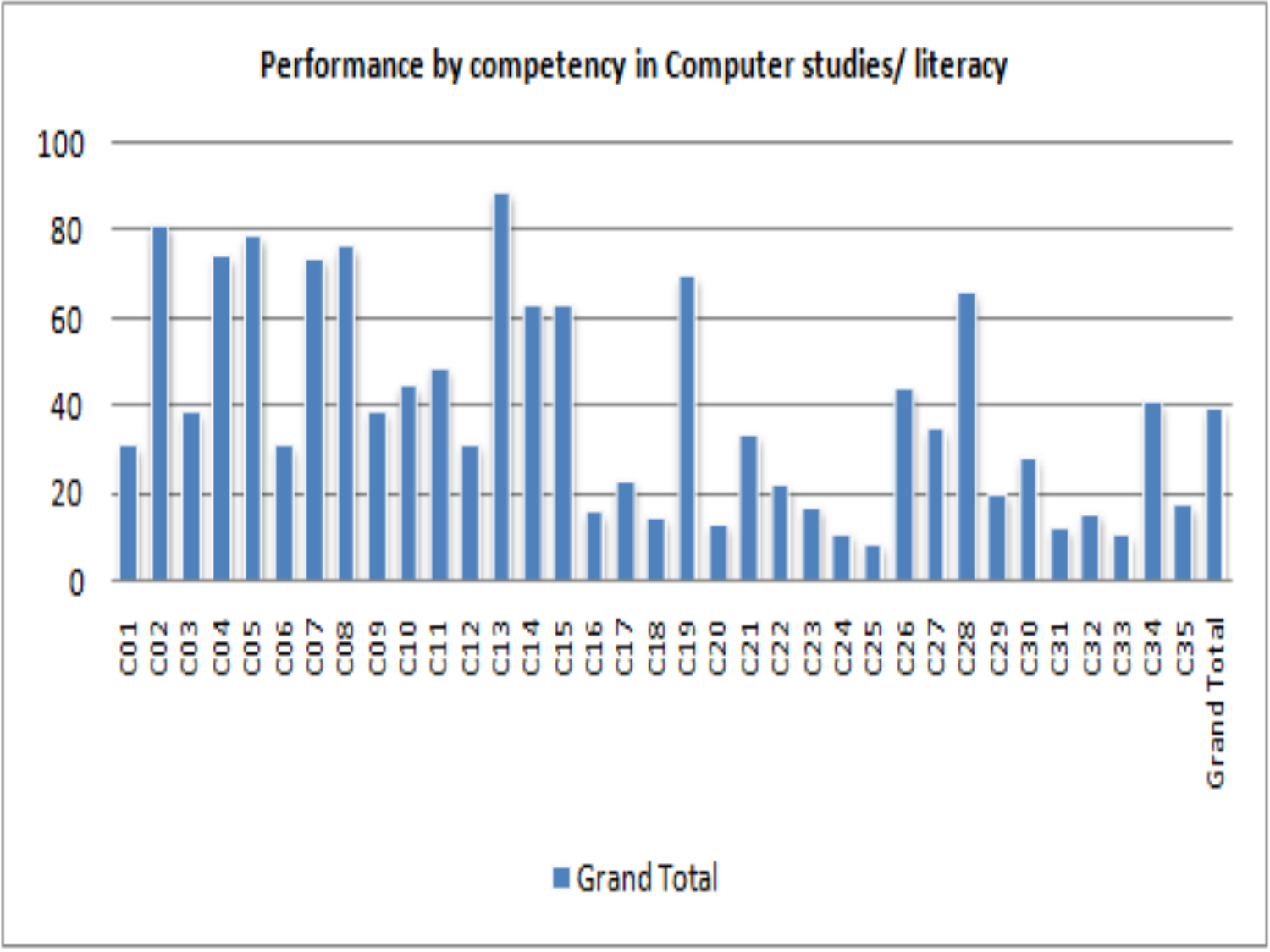#### Competency with highest and lowest % attainment at National level-Computer studies / literacy

| SN             | <b>Topics</b>                                             | Competency                                                                             | Code            | <b>Remarks</b>                                 |
|----------------|-----------------------------------------------------------|----------------------------------------------------------------------------------------|-----------------|------------------------------------------------|
| $\mathbf 1$    | <b>Networking</b><br>and Internet<br><b>Applications</b>  | Define the terms: internet,<br>WWW, e-mail;                                            | C <sub>13</sub> | Competency with <b>highest</b> %<br>attainment |
| $\overline{2}$ | <b>Application</b><br><b>Packages:</b><br><b>Database</b> | Understand the structure<br>of a database (field name,<br>field type and field width). | C <sub>25</sub> | Competency with <b>lowest</b> %<br>attainment  |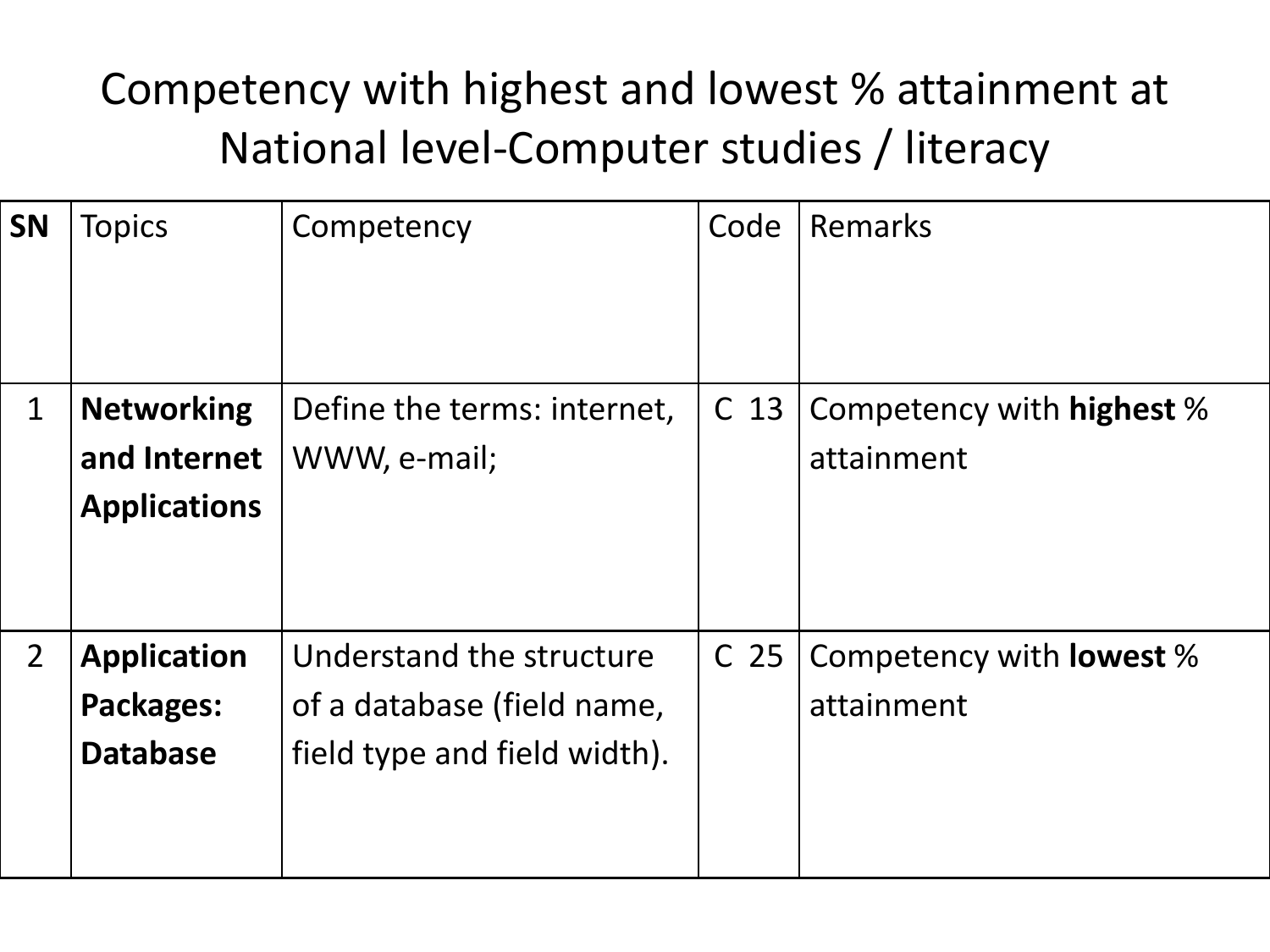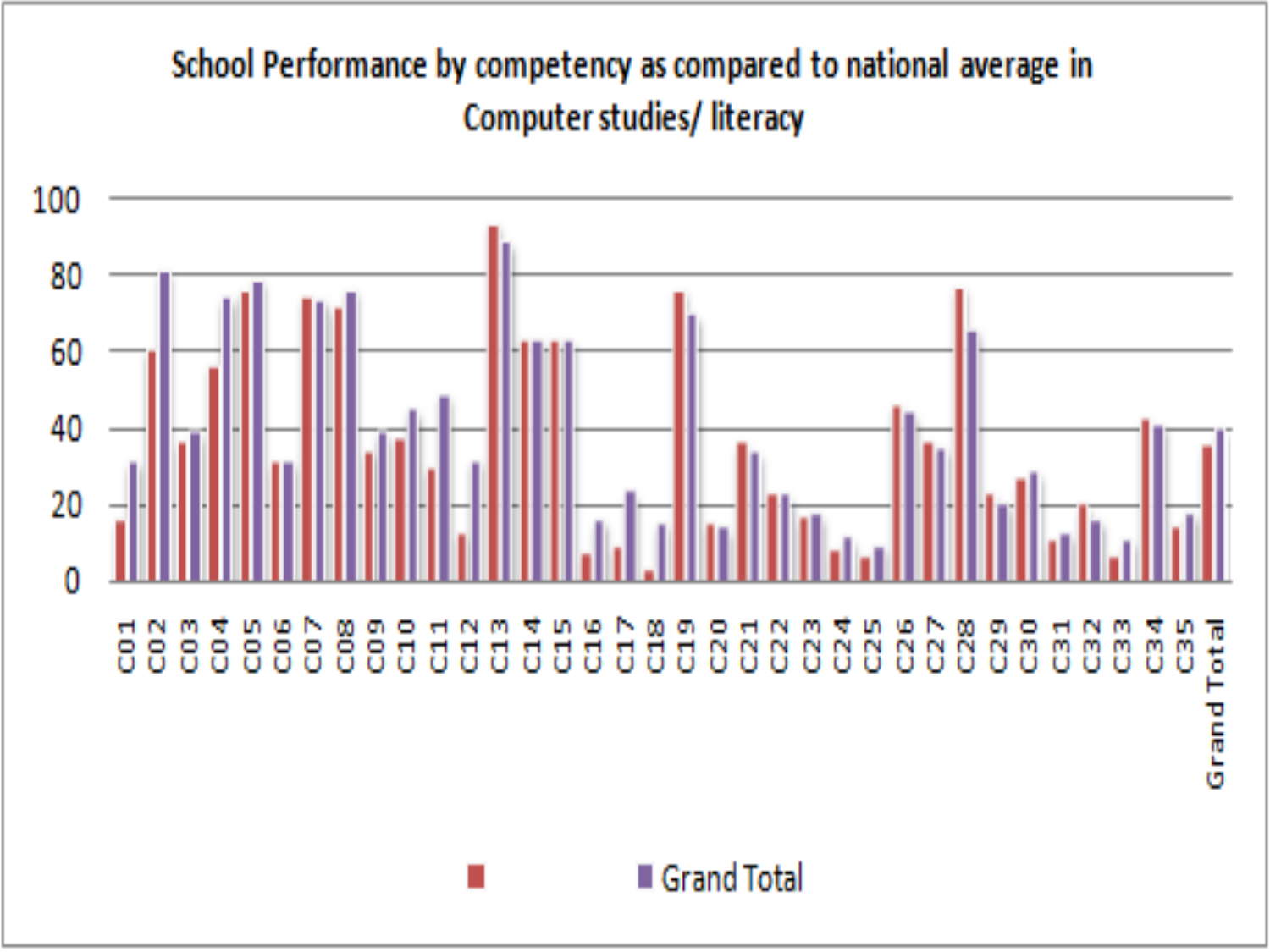Largest difference in % attainment of school as compared to National average –Computer Studies / Literacy

| SN             | <b>Topics</b>                                                           | <b>Competency</b>                                                   | Code            | <b>Remarks</b>                             |
|----------------|-------------------------------------------------------------------------|---------------------------------------------------------------------|-----------------|--------------------------------------------|
| $\mathbf{1}$   | <b>Alternative</b><br>to Practical:<br><b>Word</b><br><b>Processing</b> | Insert graphics, pictures and<br>textbox into the document<br>body; | C <sub>28</sub> | <b>Higher</b> than the National<br>average |
| 2 <sup>1</sup> | Computer<br><b>System</b>                                               | Define the terms bit, byte,<br>kilobyte, megabyte and<br>gigabyte;  | C <sub>02</sub> | <b>Lower</b> than the National<br>average  |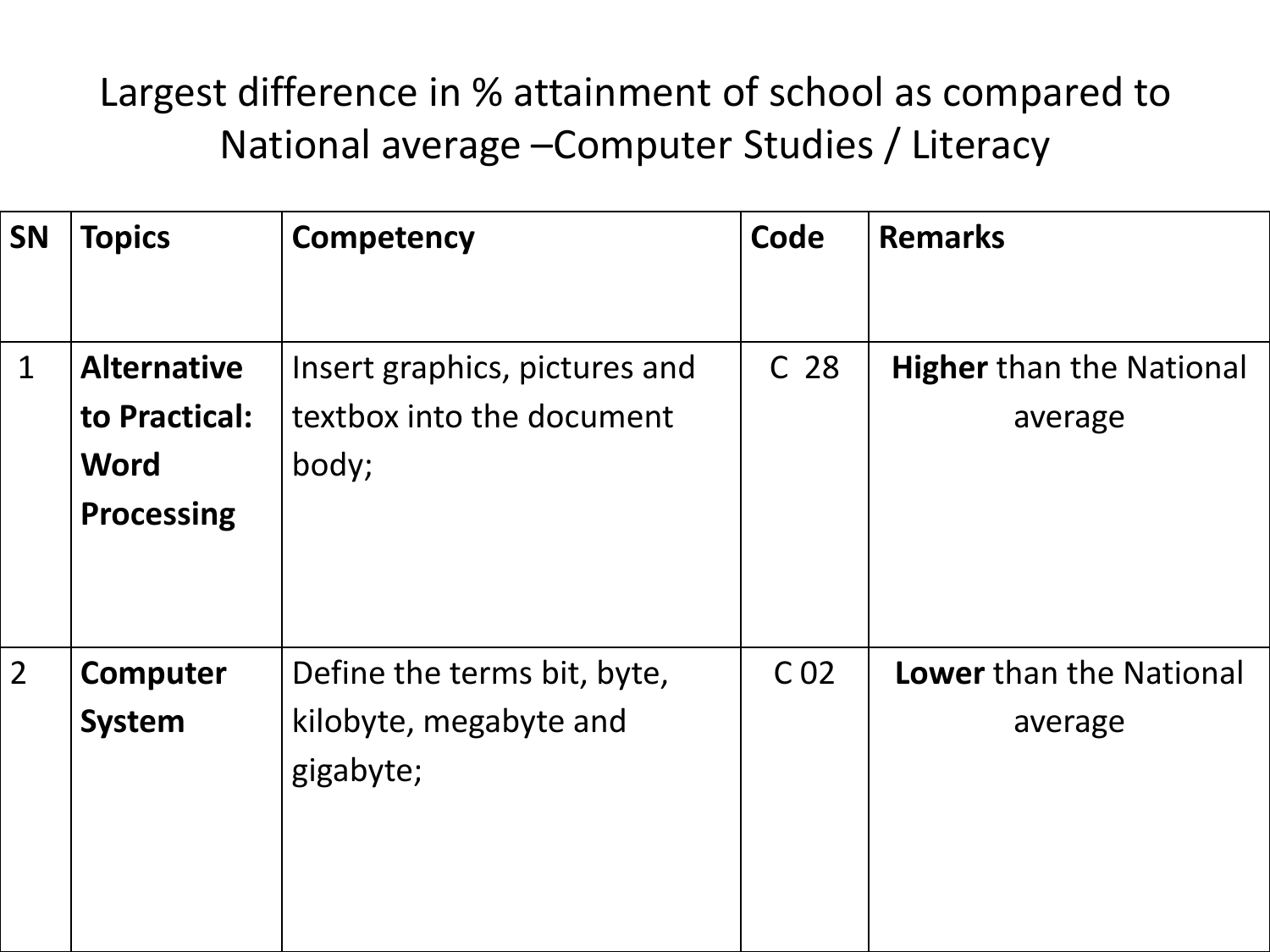# Competencies in Biology

| <b>SN</b> | <b>Topic</b> | <b>Competency</b>                                                                                                                       | Code   |
|-----------|--------------|-----------------------------------------------------------------------------------------------------------------------------------------|--------|
|           |              |                                                                                                                                         |        |
|           |              | Draw diagrams to represent observations of the plant                                                                                    |        |
| 1         | <b>Cells</b> | and animal cells examined above                                                                                                         | C B 01 |
|           |              | Identify, from diagrams, the cell membrane, nucleus                                                                                     |        |
|           |              | and cytoplasm in an animal cell                                                                                                         | C B 02 |
|           |              | Compare the visible differences in structure of the<br>animal and the plant cells examined                                              | C B 03 |
|           |              | State, in simple terms, the relationship between cell<br>function and cell structure for the following:<br>absorption - root hair cells | C B 04 |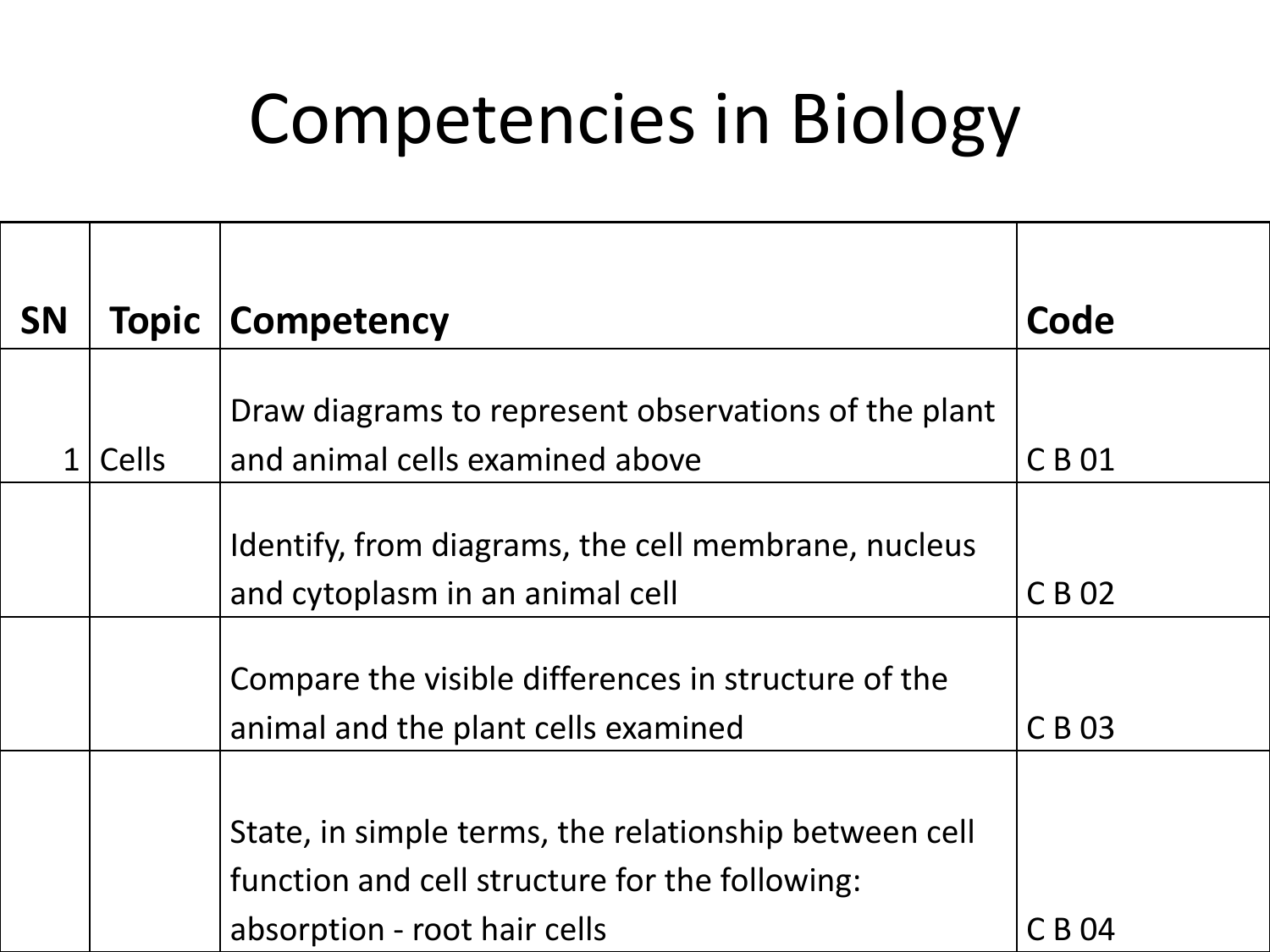## **Performance by school in Biology**

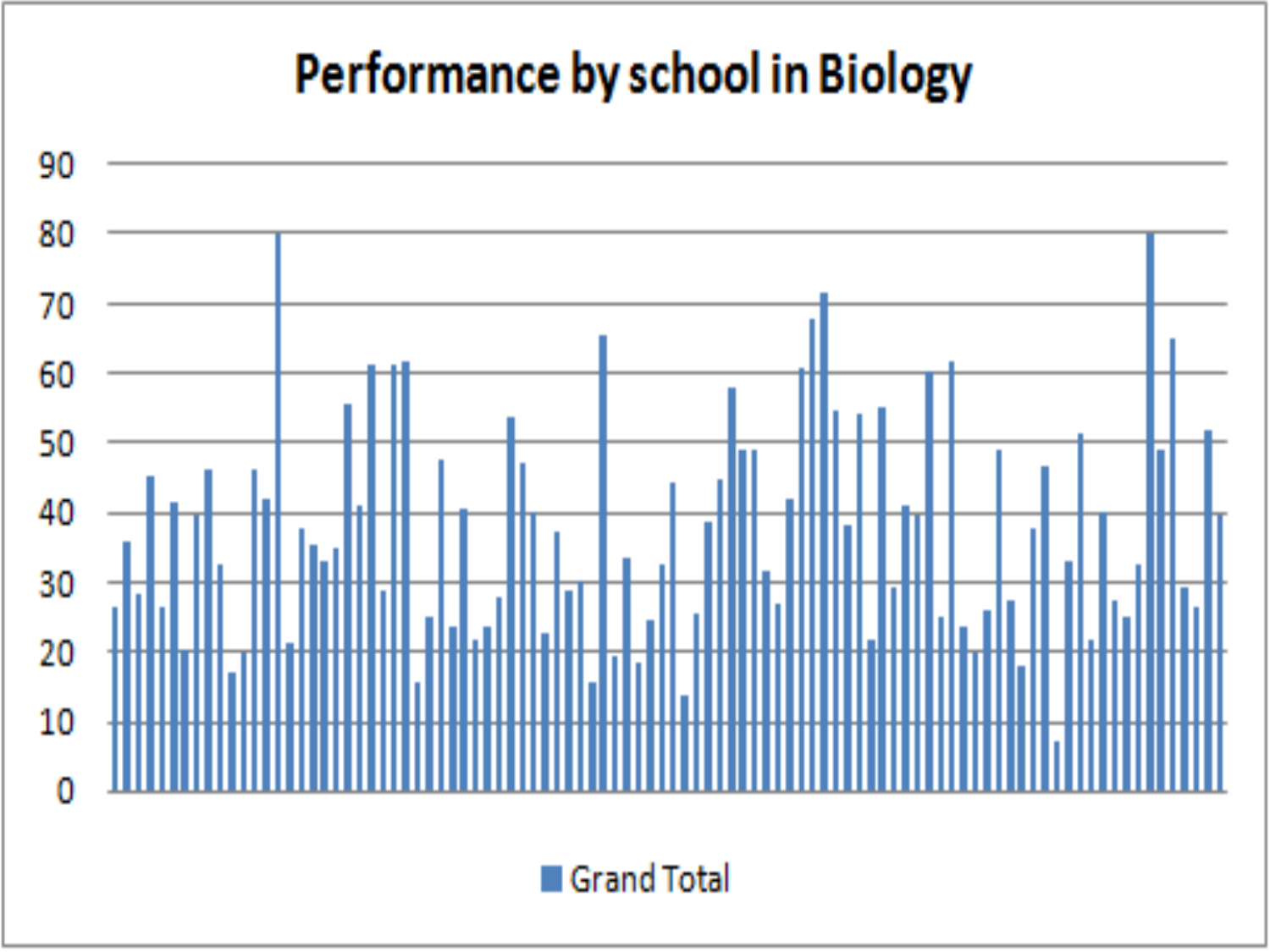# Performance by competency in Biology



Grand Total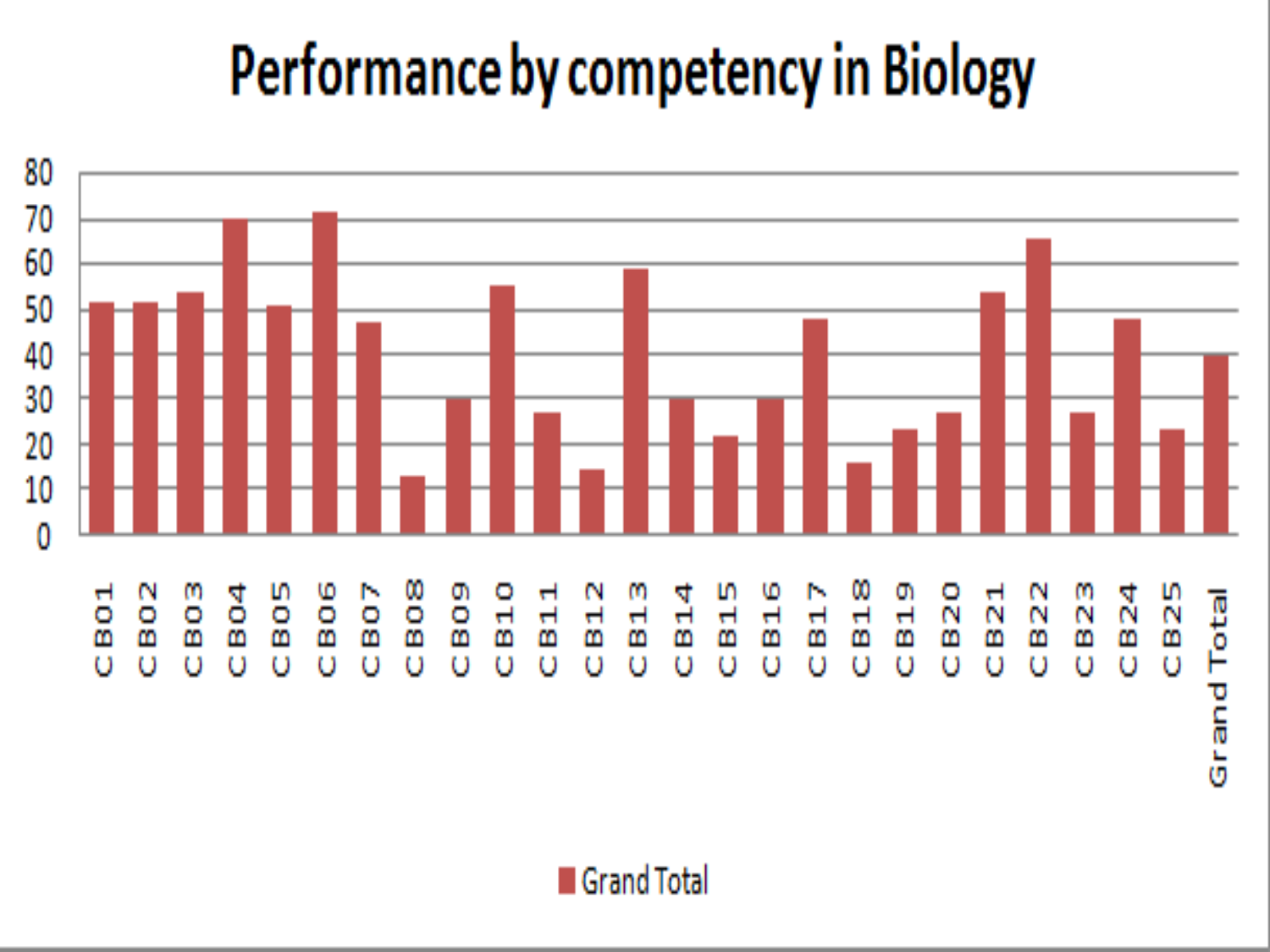#### Competency with highest and lowest % attainment at National level-Biology

| <b>SN</b>      | <b>Topics</b>         | <b>Competency</b>                                                         | Code        | <b>Remarks</b>                                |
|----------------|-----------------------|---------------------------------------------------------------------------|-------------|-----------------------------------------------|
| 2 <sup>1</sup> | Food and<br>Digestion | Describe tests for:<br>starch (iodine in<br>potassium iodide<br>solution) | C B 06      | Competency with<br>highest % attainment       |
|                |                       | Give a brief<br>definition of<br>peristalsis                              | <b>CB08</b> | Competency with<br><b>lowest</b> % attainment |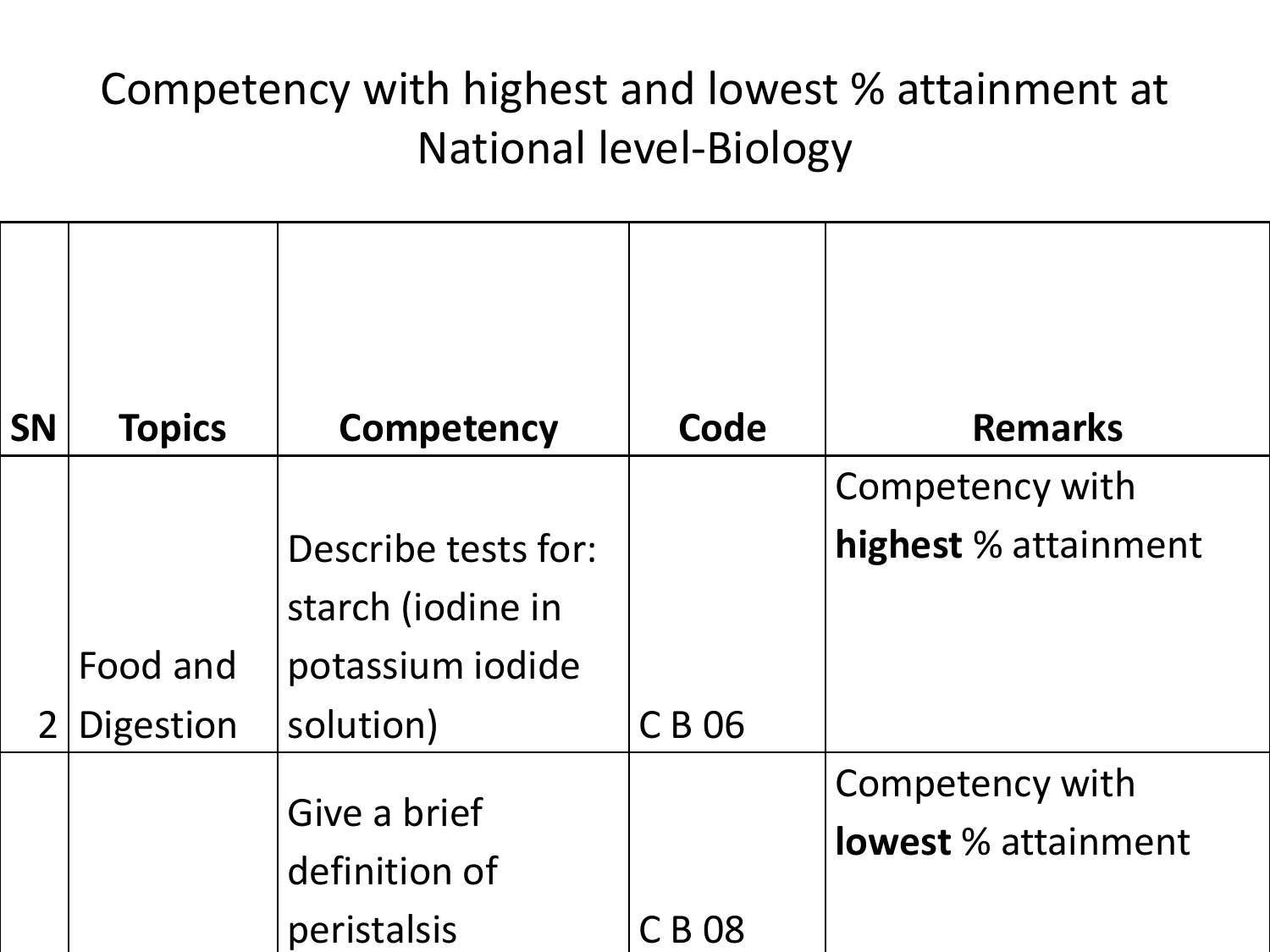### School Performance by competency as compared to national average in Biology

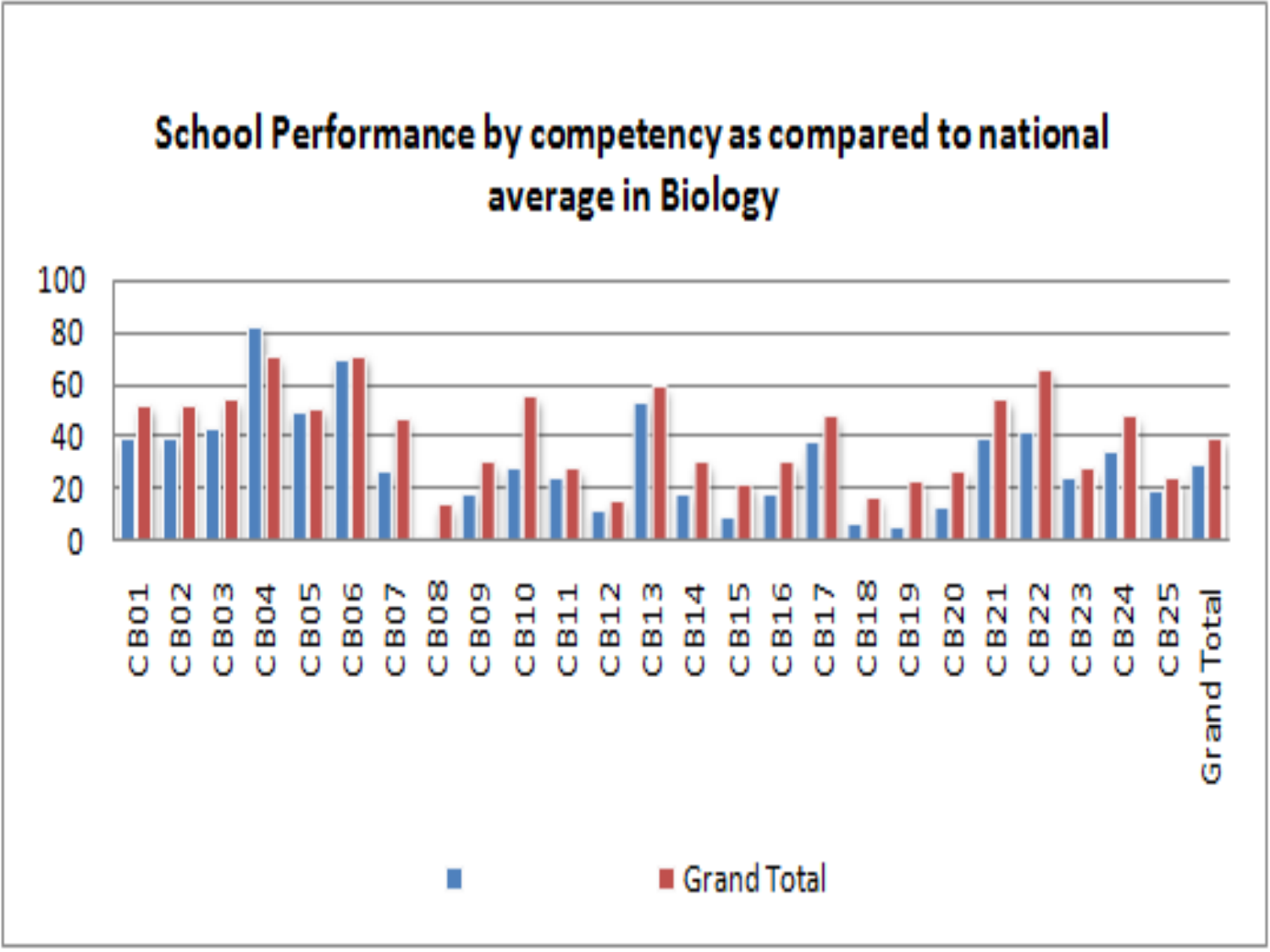#### Largest difference in % attainment of school as compared to National average -Biology

| <b>SN</b> | <b>Topics</b>      | Competency                                                                                                                                                                    | Code   | <b>Remarks</b>                                       |
|-----------|--------------------|-------------------------------------------------------------------------------------------------------------------------------------------------------------------------------|--------|------------------------------------------------------|
|           |                    | State, in simple terms, the relationship<br>between cell function and cell structure<br>for the following:                                                                    |        | <b>Higher than the</b><br><b>National</b><br>average |
|           | <b>Cells</b>       | absorption - root hair cells                                                                                                                                                  | C B 04 |                                                      |
|           | Our<br>Environment | Define the following terms and<br>establish the relationship of each in the<br>ecosystem: producer, consumer,<br>herbivore, carnivore, decomposer, food<br>chain and food web |        | Lower than the<br><b>National</b><br>average         |
|           |                    |                                                                                                                                                                               | C B 22 |                                                      |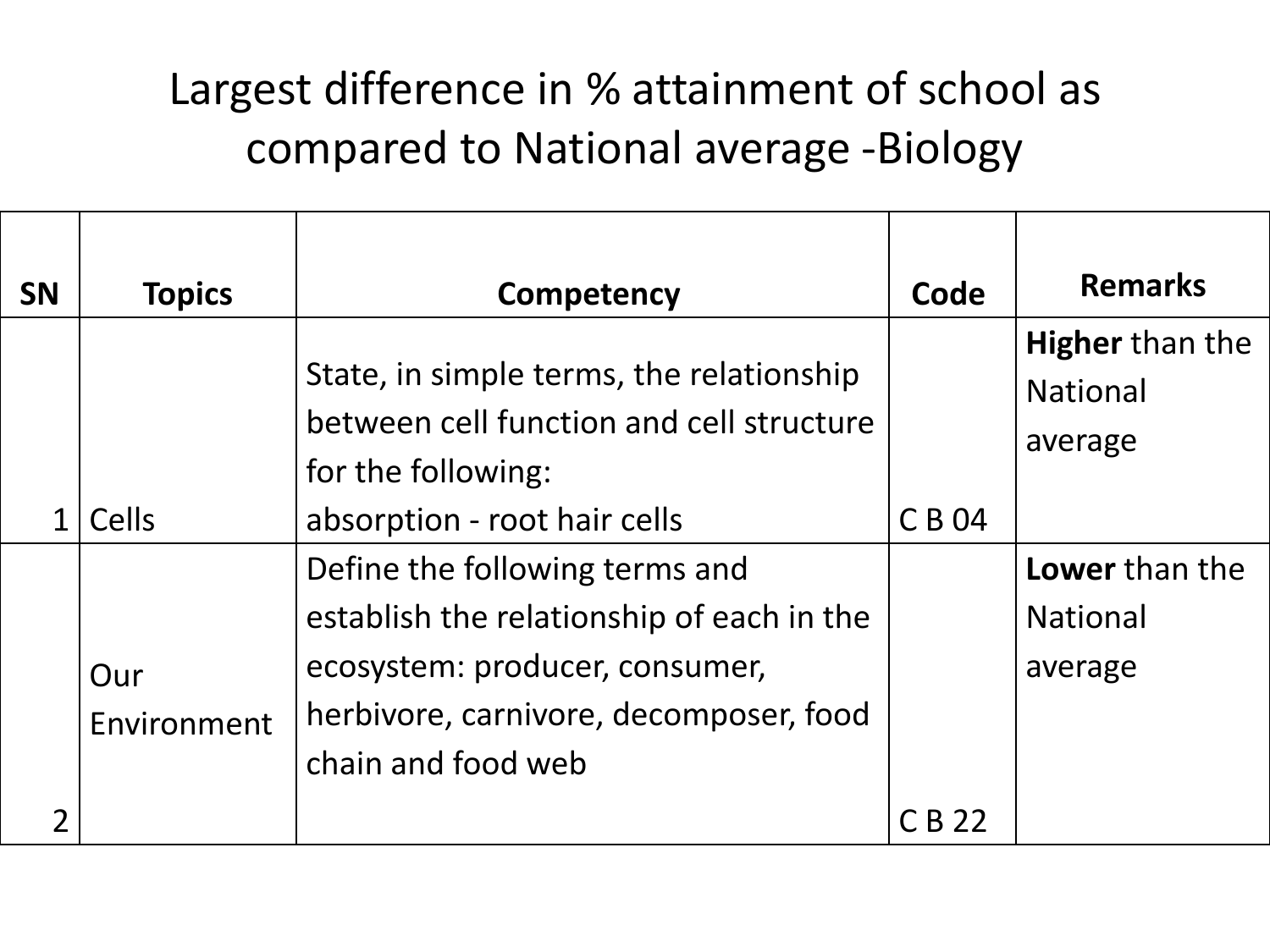### Competencies in Chemistry

| <b>SN</b> | Topic     | Competency                                       | Code              |
|-----------|-----------|--------------------------------------------------|-------------------|
|           |           | Write word equations for different chemical      |                   |
|           | Symbols,  | reactions                                        |                   |
|           | Formulae  |                                                  | <b>CC 01</b>      |
|           | and       |                                                  |                   |
| 1         | Equations |                                                  |                   |
|           |           | Use formulae and valencies to deduce formulae of |                   |
|           |           | compounds with radicals                          |                   |
|           |           |                                                  |                   |
|           |           |                                                  | C C <sub>02</sub> |
|           |           | Count the number of atom in the formula          |                   |
|           |           |                                                  | C C <sub>03</sub> |
|           |           | Convert word equations to balanced equations     |                   |
|           |           |                                                  | C CO4             |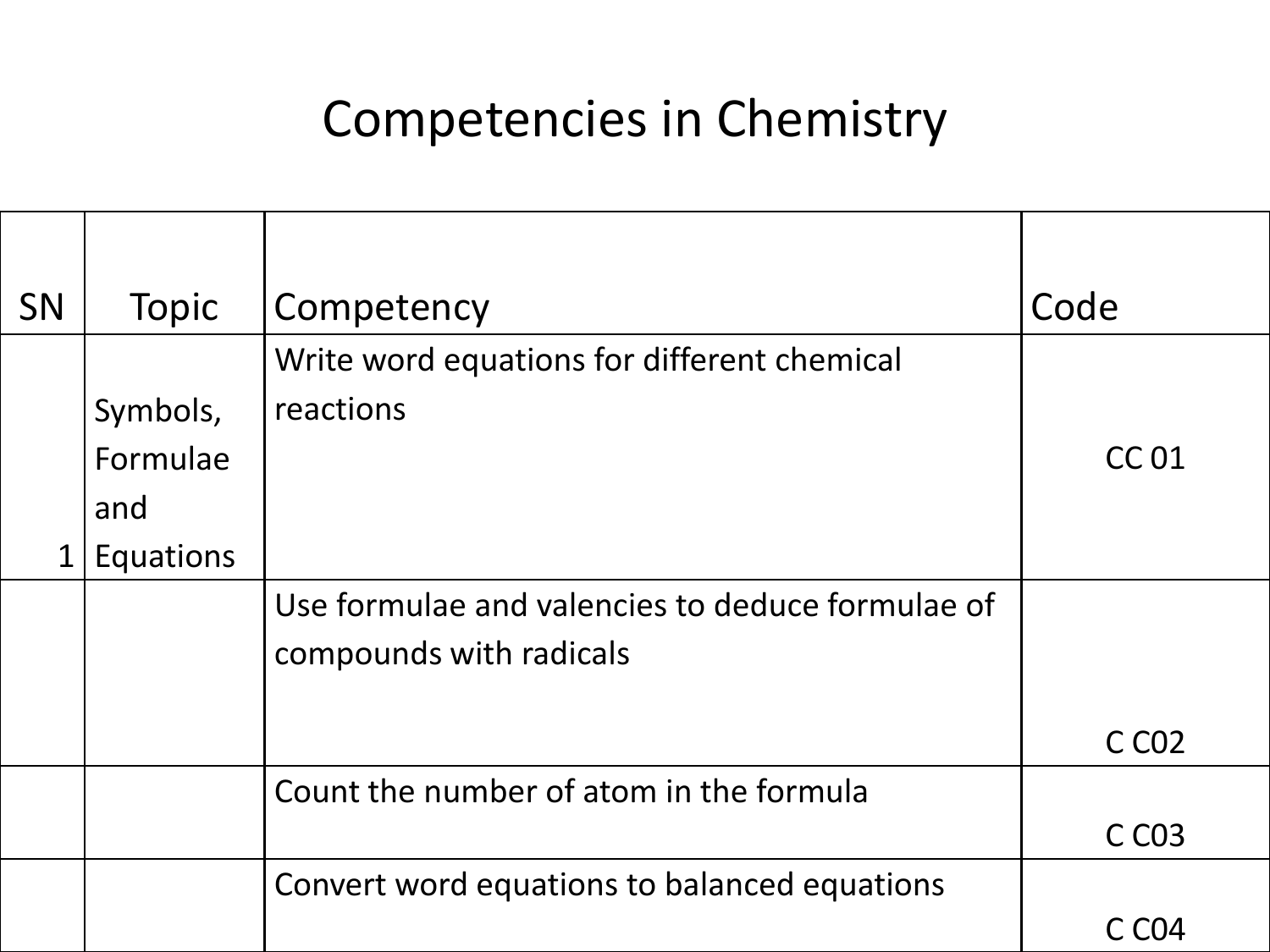## Performance by school in chemistry

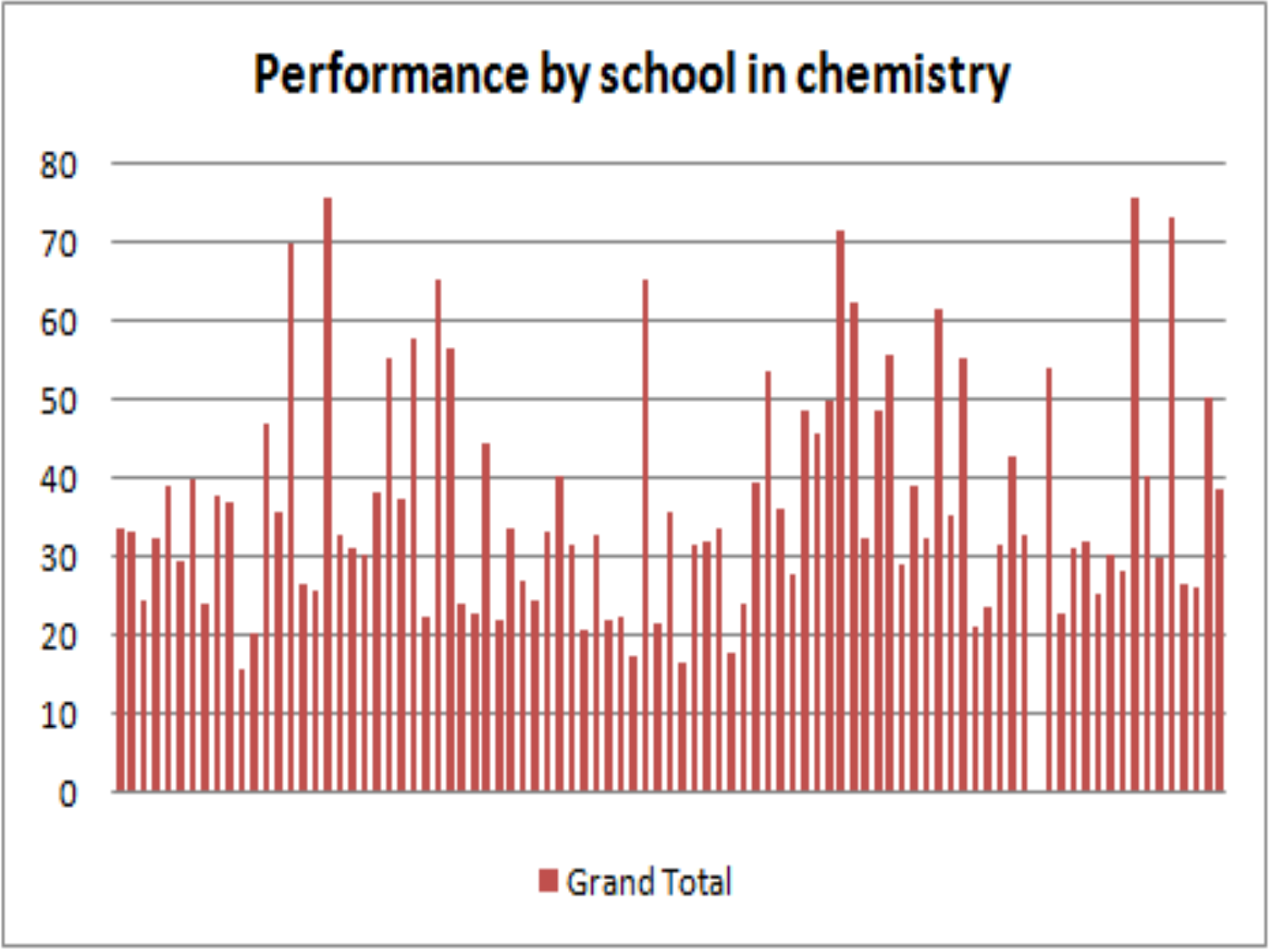# Performance by competency in chemistry

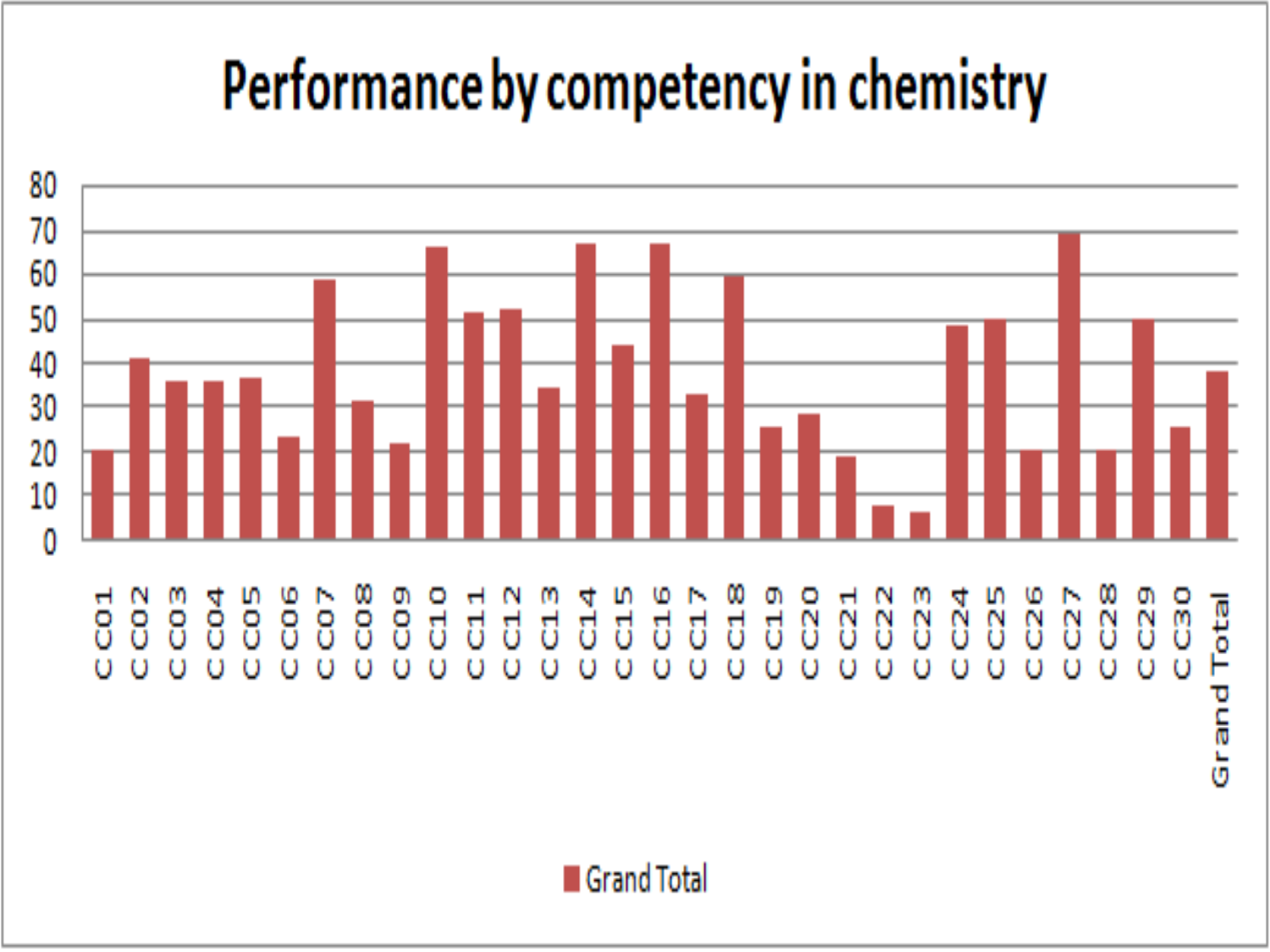#### Competency with highest and lowest % attainment at National level-Chemistry

| <b>SN</b>     | <b>Topics</b>    | <b>Competency</b>                                                                          | Code              | <b>Remarks</b>                                 |
|---------------|------------------|--------------------------------------------------------------------------------------------|-------------------|------------------------------------------------|
| $\mathbf 1$   | Air and<br>Water | List common air pollutants<br>(carbon monoxide, oxides<br>of nitrogen, sulphur<br>dioxide) | C C <sub>27</sub> | Competency with <b>highest</b><br>% attainment |
| $\mathcal{P}$ | Salts            | State the uses of salt for<br>example:<br>Calcium sulphate in plaster<br>of Paris          | C C <sub>23</sub> | Competency with <b>lowest</b> %<br>attainment  |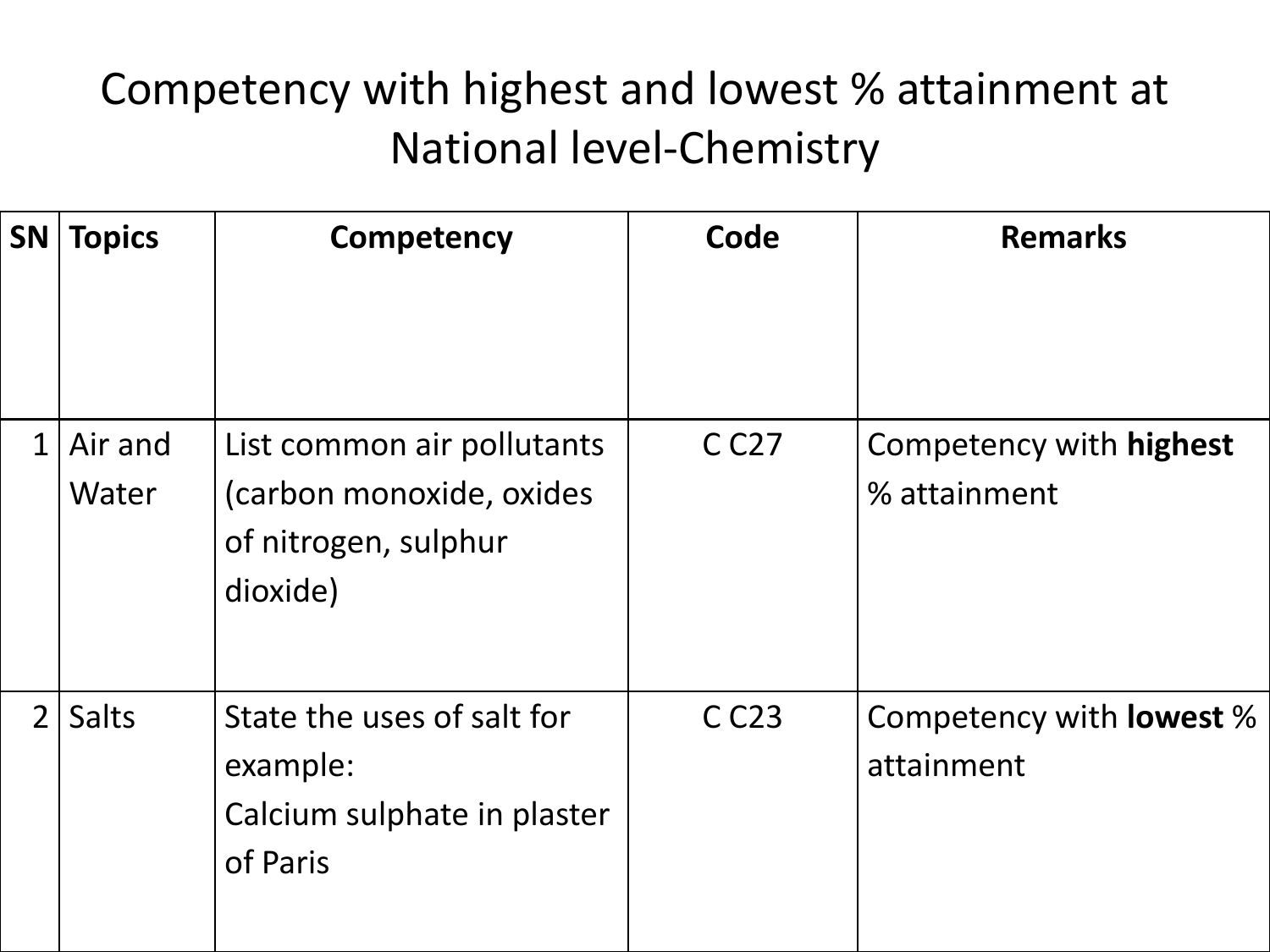#### School performance by competency in chemistry as compared to national average

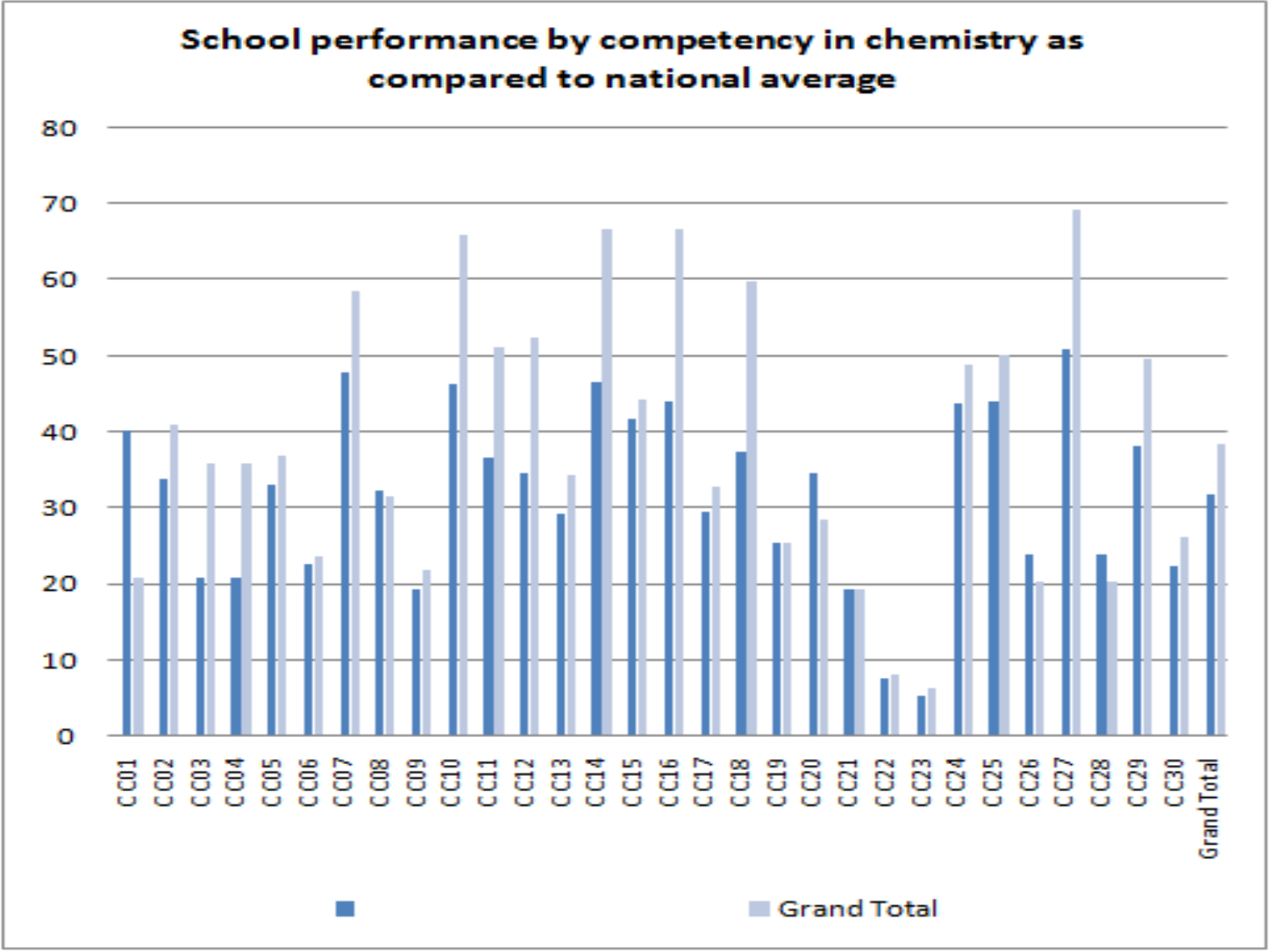#### Largest difference in % attainment of school as compared to National average -Chemistry

| <b>SN</b>      | <b>Topics</b>   | Competency               | Code              | <b>Remarks</b>                  |
|----------------|-----------------|--------------------------|-------------------|---------------------------------|
|                |                 |                          |                   |                                 |
| $\mathbf{1}$   | Symbols,        | Write word equations     | <b>CC 01</b>      | <b>Higher</b> than the National |
|                | Formulae        | for different chemical   |                   | average                         |
|                | and             | reactions                |                   |                                 |
|                | Equations       |                          |                   |                                 |
| 2 <sup>1</sup> | Metals and      | Action of Magnesium,     | C C <sub>16</sub> | <b>Lower than the National</b>  |
|                | Reactivity      | Zinc, Iron and Copper    |                   | average                         |
|                | <b>Series</b>   | with dilute acids        |                   |                                 |
| $\overline{3}$ | <b>Mixtures</b> | Experimental             | C C <sub>18</sub> | <b>Lower</b> than the National  |
|                | and their       | techniques: All          |                   | average                         |
|                | Separation      | separation techniques as |                   |                                 |
|                |                 | specified above in the   |                   |                                 |
|                |                 | syllabus                 |                   |                                 |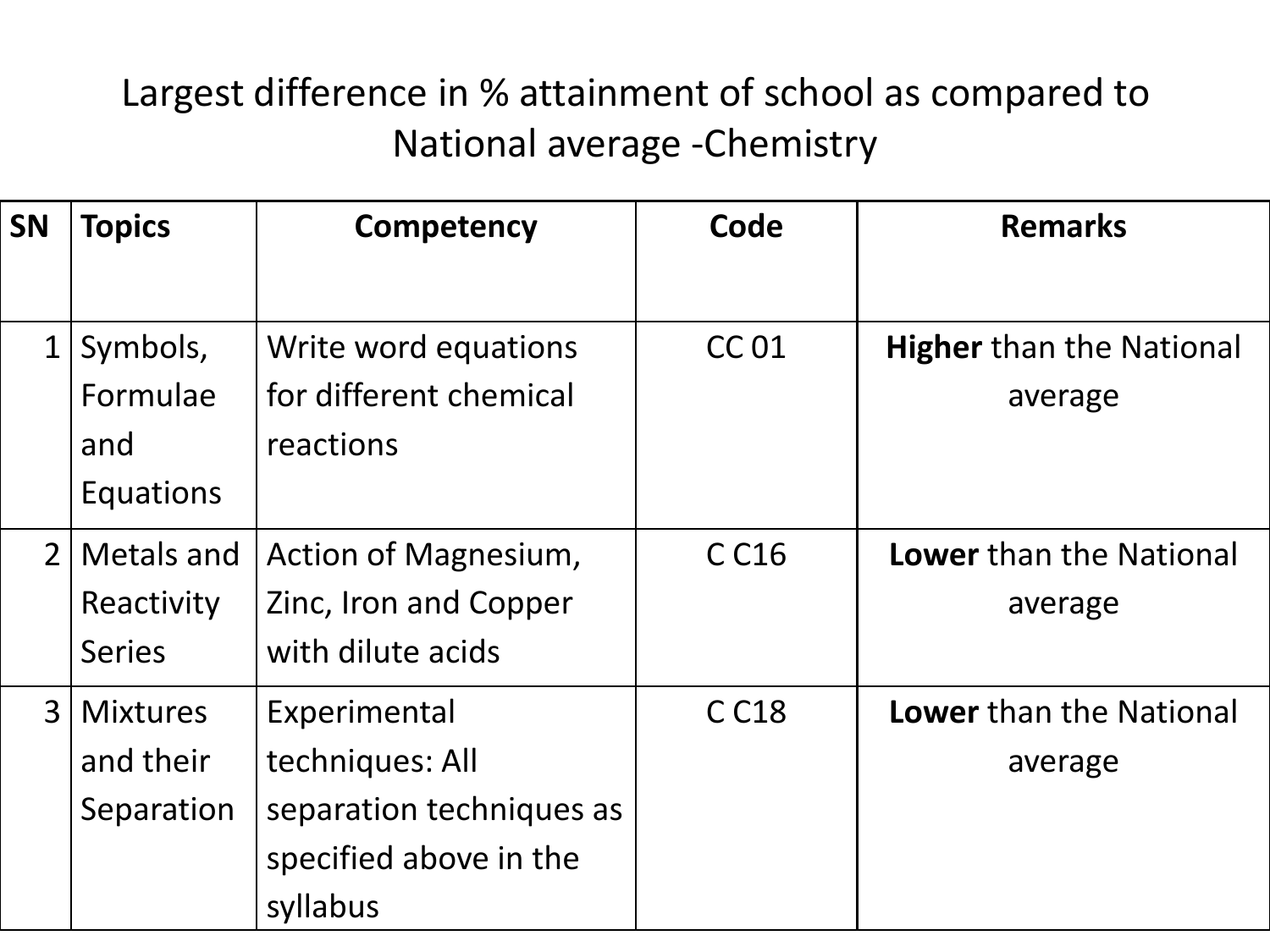# Competencies in Physics

| <b>SN</b> | <b>Topic</b>        | Competency                                                                                                                                                        | Code        |
|-----------|---------------------|-------------------------------------------------------------------------------------------------------------------------------------------------------------------|-------------|
|           |                     | Choose the appropriate apparatus for the<br>measurement of length, mass, volume, time                                                                             | <b>CP01</b> |
|           | <b>Measurements</b> | and temperature                                                                                                                                                   |             |
|           |                     | Read measuring instruments (metre rule, ruler,<br>vernier calipers, electronic balance, measuring<br>cylinders, digital stopwatch, thermometer etc)<br>accurately | C P 02      |
|           |                     | Express and record measurements in their<br>correct units                                                                                                         | CP 03       |
|           |                     | Enumerate a few precautions taken during<br>measurement                                                                                                           | <b>CP04</b> |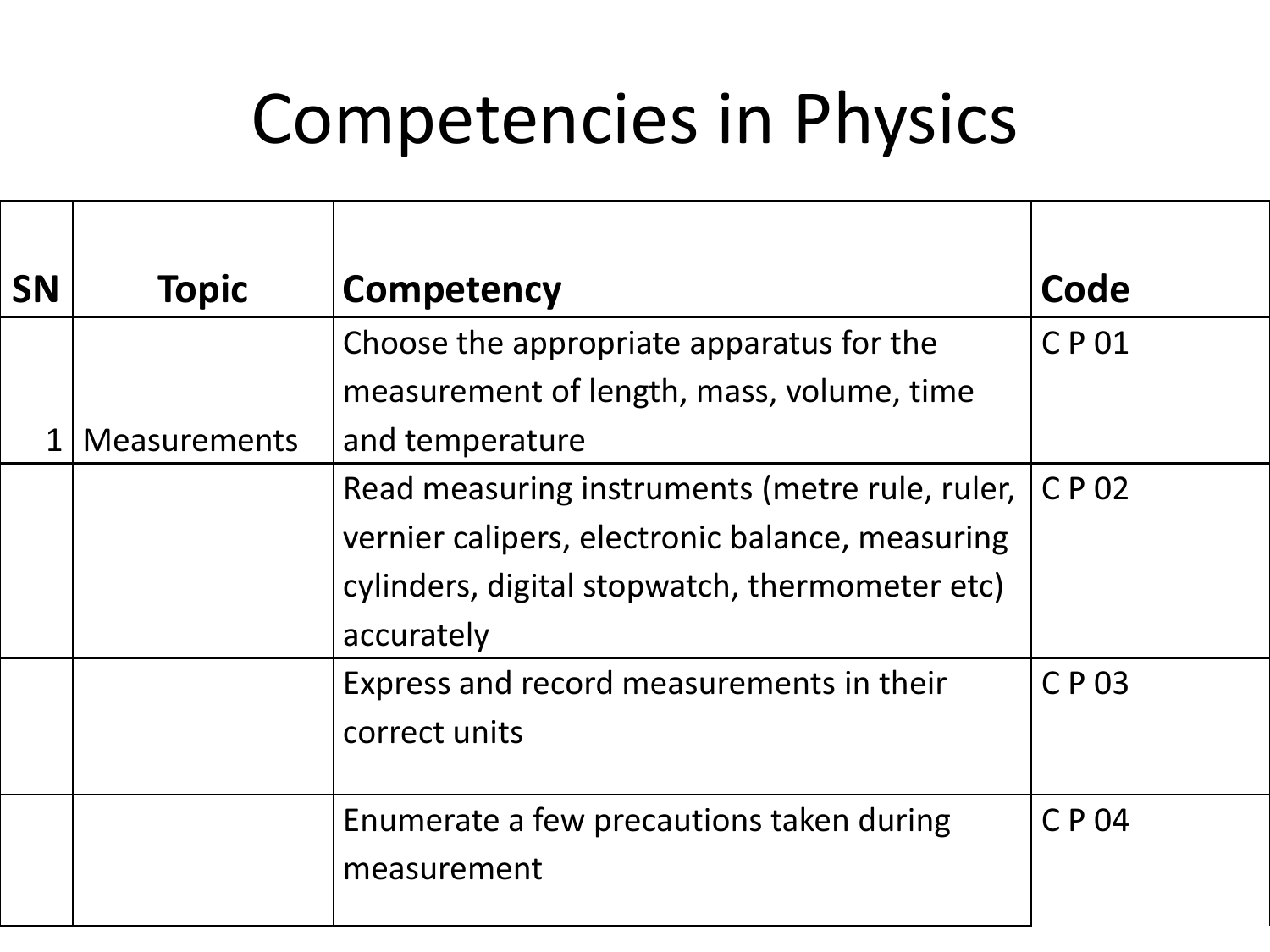# **Performance by school in Physics**

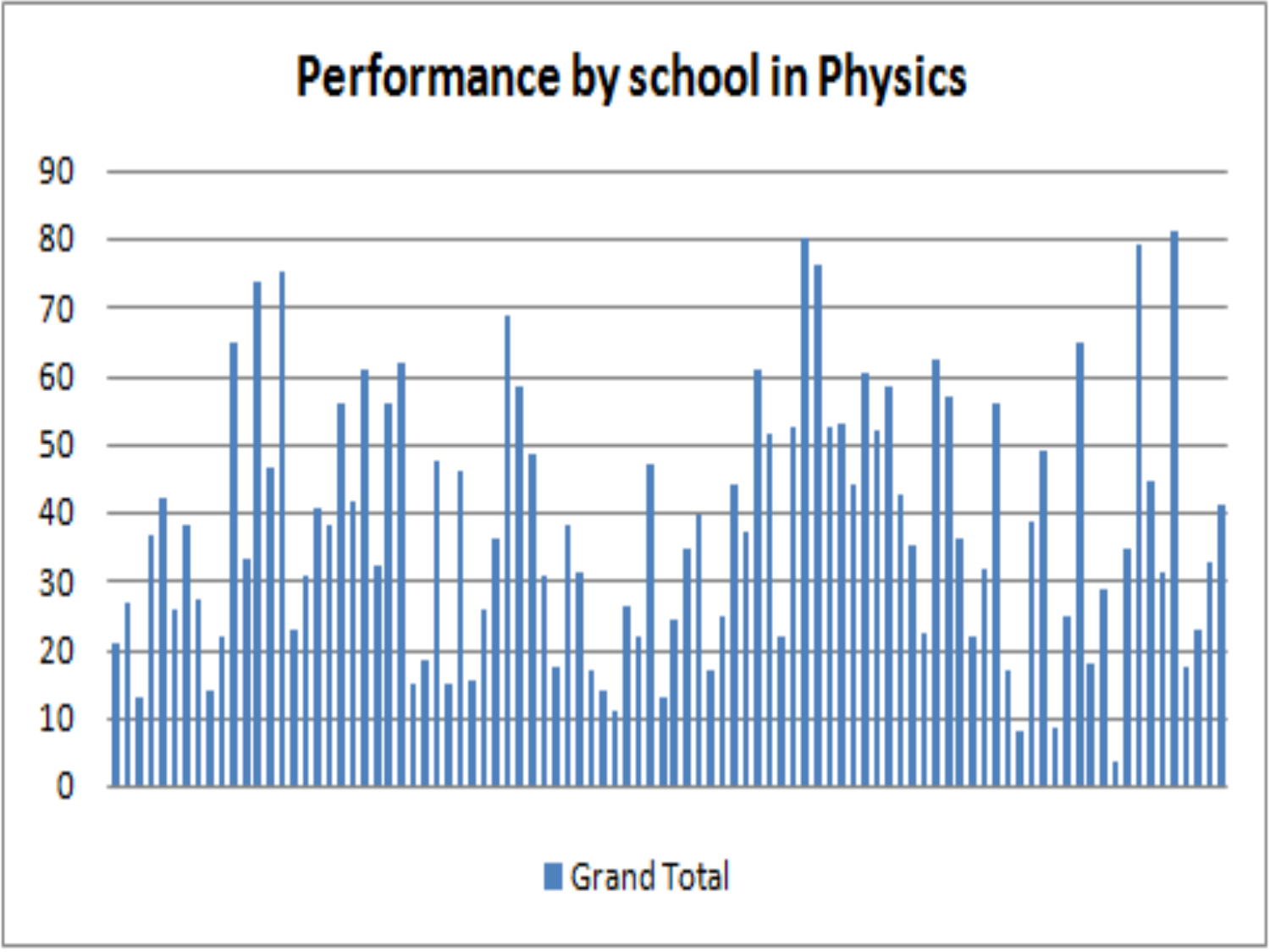#### Performance by competency in Physics

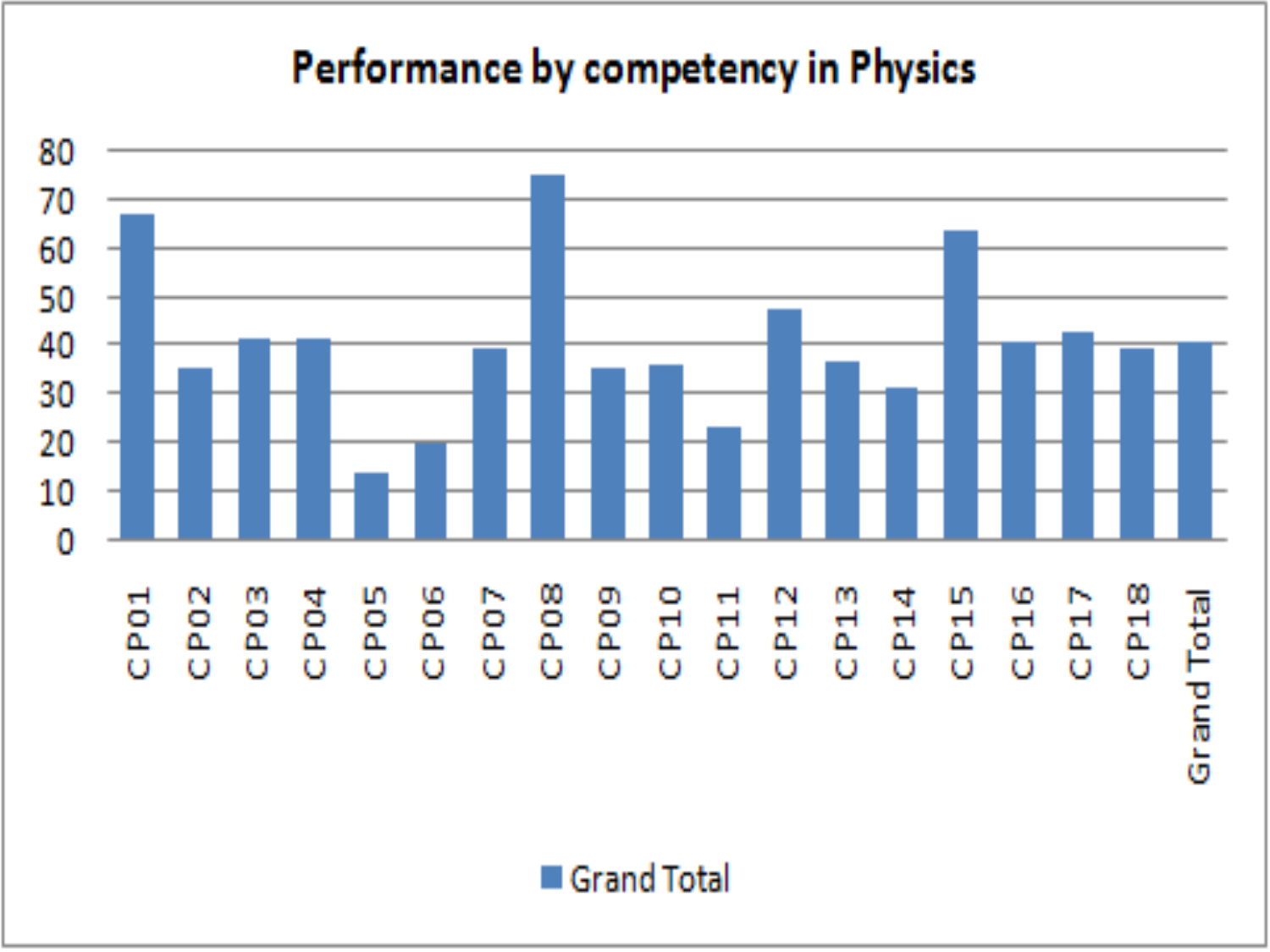## Competency with highest and lowest % attainment at National level-Physics

| <b>SN</b> | <b>Topics</b>       | Competency                                                                                           | Code        | Remarks                                       |
|-----------|---------------------|------------------------------------------------------------------------------------------------------|-------------|-----------------------------------------------|
|           | Motion              | <b>Employ defining</b><br>equations of speed,<br>velocity, and<br>acceleration in<br>simple problems | <b>CP08</b> | Competency with<br>highest % attainment       |
|           | <b>Measurements</b> | <b>Explain that</b><br>pressure is caused<br>by the action of<br>force on an area                    | C P 05      | Competency with<br><b>lowest</b> % attainment |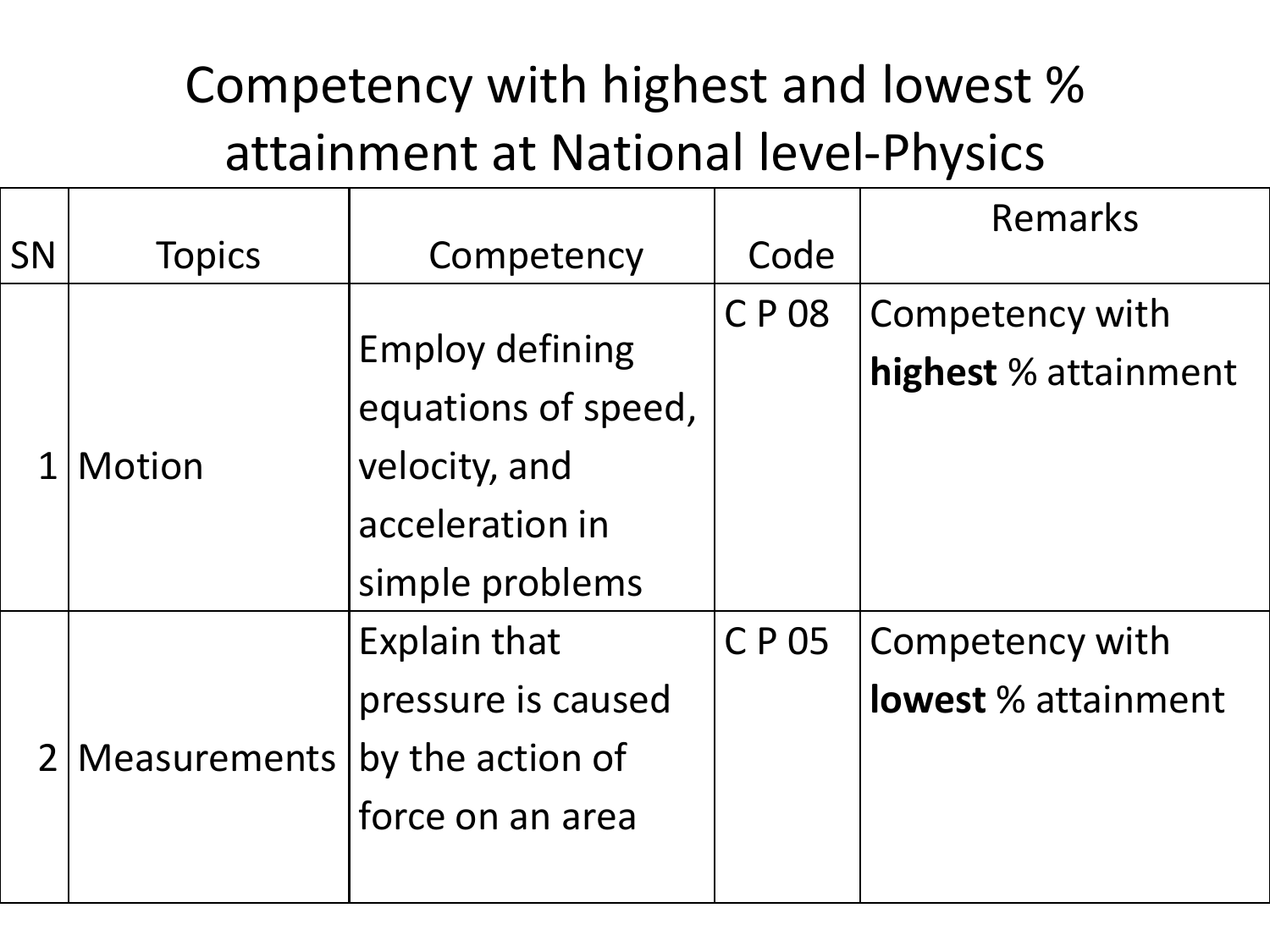### School Performance by competency as compared to national average in Physics